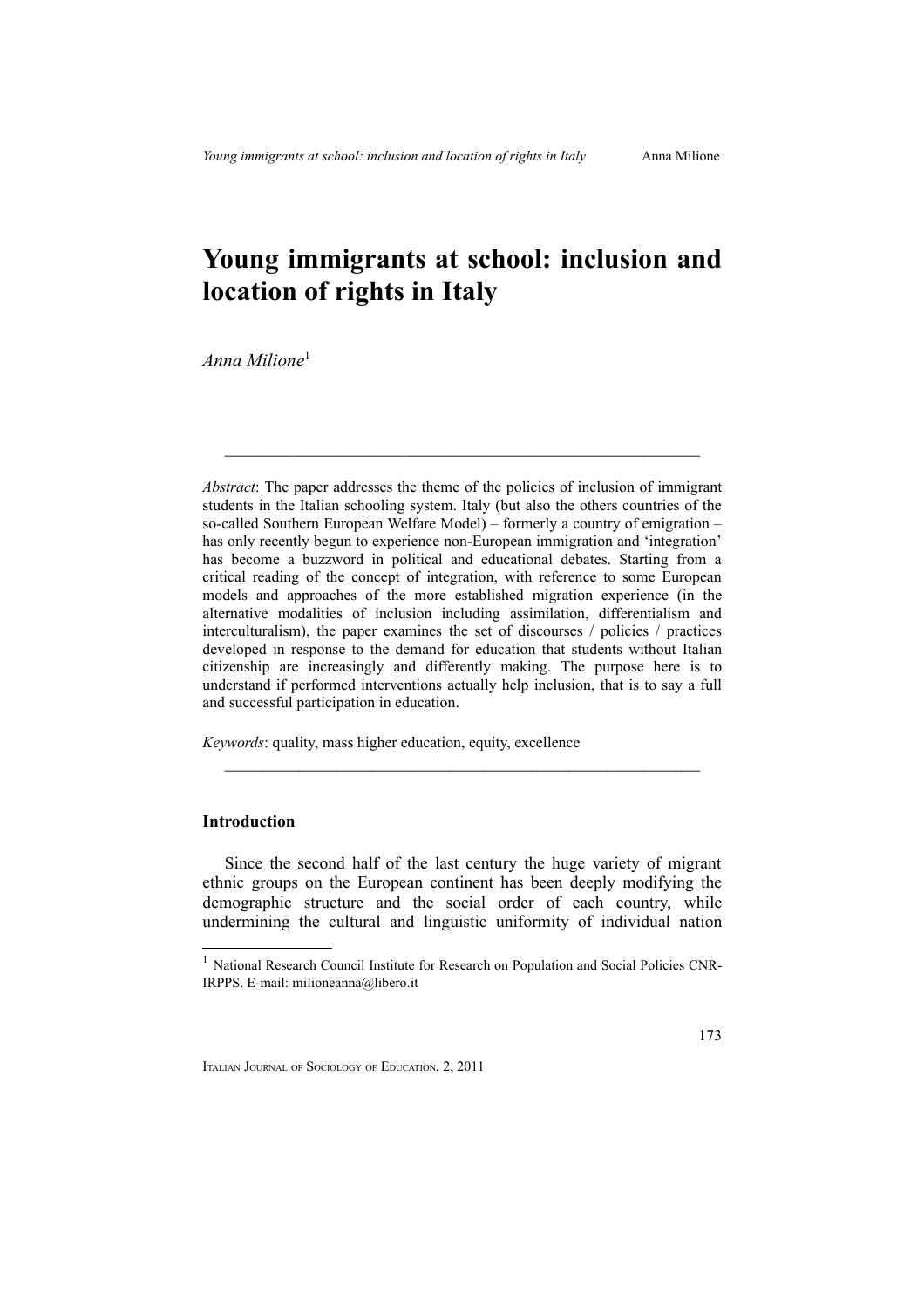states (Gaine, 2008).

In the European context, Italy has historically been characterized by a substantial emigration "by need" both on the continent towards Northern Europe and as an intercontinental emigration towards the American continent and Australia. It can be stated that Italy is the stage of an event that repeats itself in reversed roles: it started as an emigration culture to eventually become a host culture for immigrants. The available data on the recent development of this phenomenon reveal the transformation of «labour immigrations into peopling immigrations» (Sayad, 2002). During the last decade there has been not only a significant increase in the number of immigrants in Italy, but above all, a qualitative change in terms of composition within the different ethnic groups as well as stabilization of permanent settlements, as a result of family reunification, and the birth and growing up of immigrant children in Italy (Istat, 2009).

The increase in migration flows and the consolidation of stabilization processes are becoming more and more visible in the growing participation of immigrant children in the Italian school system. On the demographic side, it can be observed that although the Italian school system has experienced a reduction in the number of the local new generation, however, the student population is growing (particularly in some local contexts in the northern regions with a low nativity rate) due to the constant presence of immigrant families (MIUR, 2009). On the other hand, a much more relevant fact is that the heterogeneity of those sociocultural worlds facing each other in the sphere of education and training has significantly increased, due to the large variety of ethnic groups and different migratory trajectories.

Based on this empirical evidence, the paper analyzes the different strategies used to include the younger generation of immigrants in the Italian school system. Starting from a critical reading of the concept of integration, with reference to some European models and approaches of the more established migration experience (in the alternative modalities of inclusion including assimilation, differentialism and interculturalism), the paper examines the set of discourses / policies / practices developed in response to the demand for education that students without Italian citizenship are increasingly and differently making.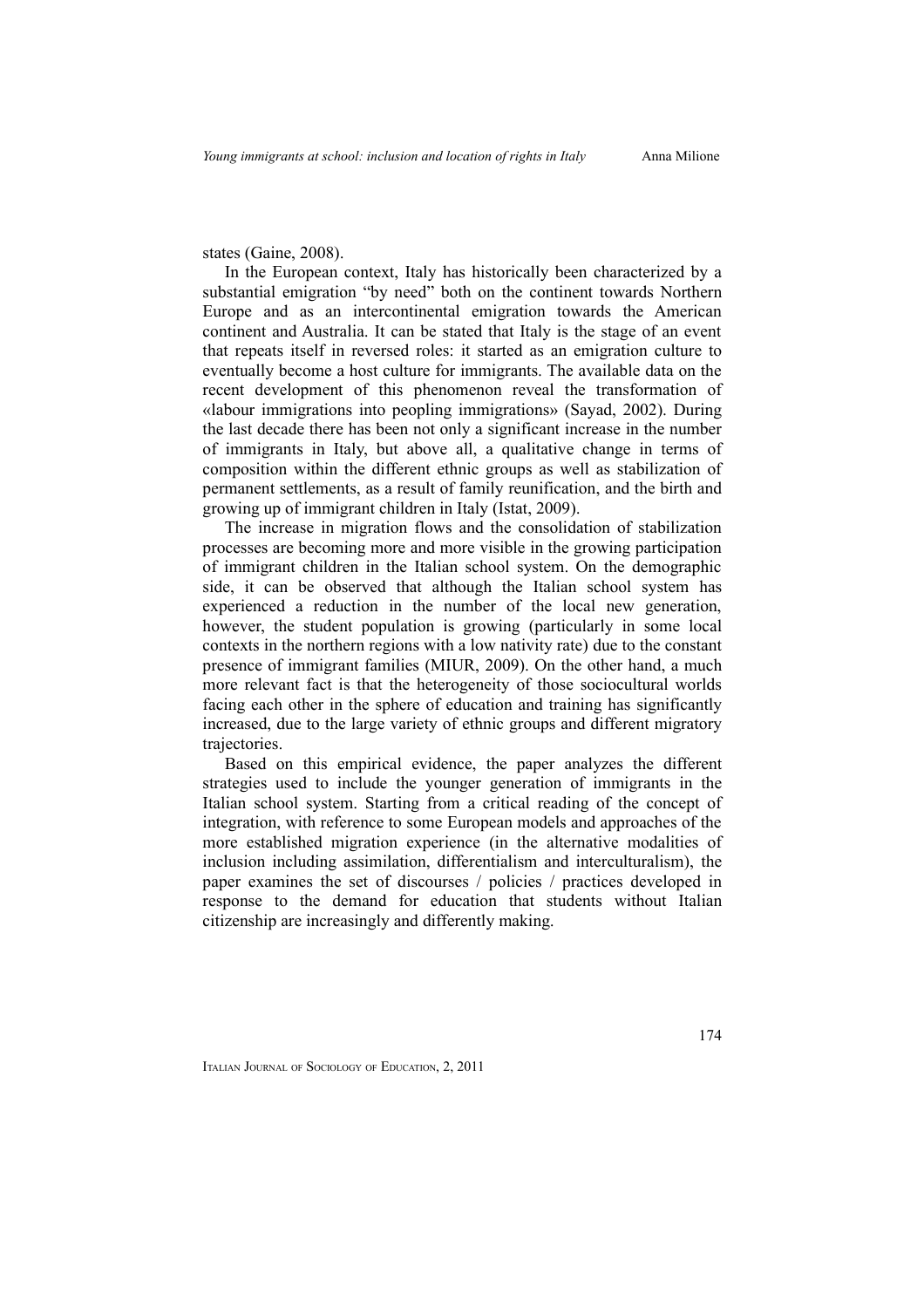## **Integration: an «***overloaded notion***»**

The issue of *integration* of members belonging to 'other cultures' in a particular social context as well as the contact dynamics among different cultures are common social phenomena. They have always existed because of the multiplicity of reasons that lead individuals, and more recently, social groups to move around different areas and territories (Gaine & Gewitz, 2008). This question found in the past different solutions, more or less sympathetic and conflicted, at different levels of inclusion (full participation) or marginality. The concept of "integration" holds different meanings deposited in different historical and cultural contexts (Sayad, 2002, 287-297). From this point of view, following the theoretical approach of Sayad (2002, p. 294), we regard the term "integration" as purified of the concepts of *adaptation* and *assimilation* that accompany it in more prominently ethnocentric traditional positions.

In the meaning of assimilating, integration is considered more as a *duty* rather than a right of immigrants: they are expected to be integrated or willing to integrate, that is to say to accept rules and customs of the host society in a linear and unidirectional way. From this perspective, the prevailing idea of integration involves, therefore, the gradual elimination of diversity and the "assimilation" of the foreign student into the culture of the host country. As regards practices, this response provides for forms of "compensatory education" that should encourage the integration of the immigrant student through the acquisition of the language and culture of the destination country. The "assimilationist" response is found, in particular, in the *republican school model*, in France (Raveaud, 2008), where the ethnic, religious, cultural and gender differences are tolerated as an individual's free expression exclusively in his private life. In the meantime, school as an institution is responsible for transmitting the principles and rules regulating behavior in the public sphere.

At the opposite pole, a second concept of acculturation, that of *differentialism or multiculturalism*, centered on the legitimization and respect for cultural differences, leads to the rejection of the idea of integration itself, conceived as imperialistic expression of host societies, imposition of behavior models by the leading majority as well as coercion of immigrant populations' identity. The result of the assimilation is the absolute negation of the differences, which leads to the stripping of the original identity elements and the prescription of an *unambiguous* belonging. *Differentialism,* instead, particularly in the form of radical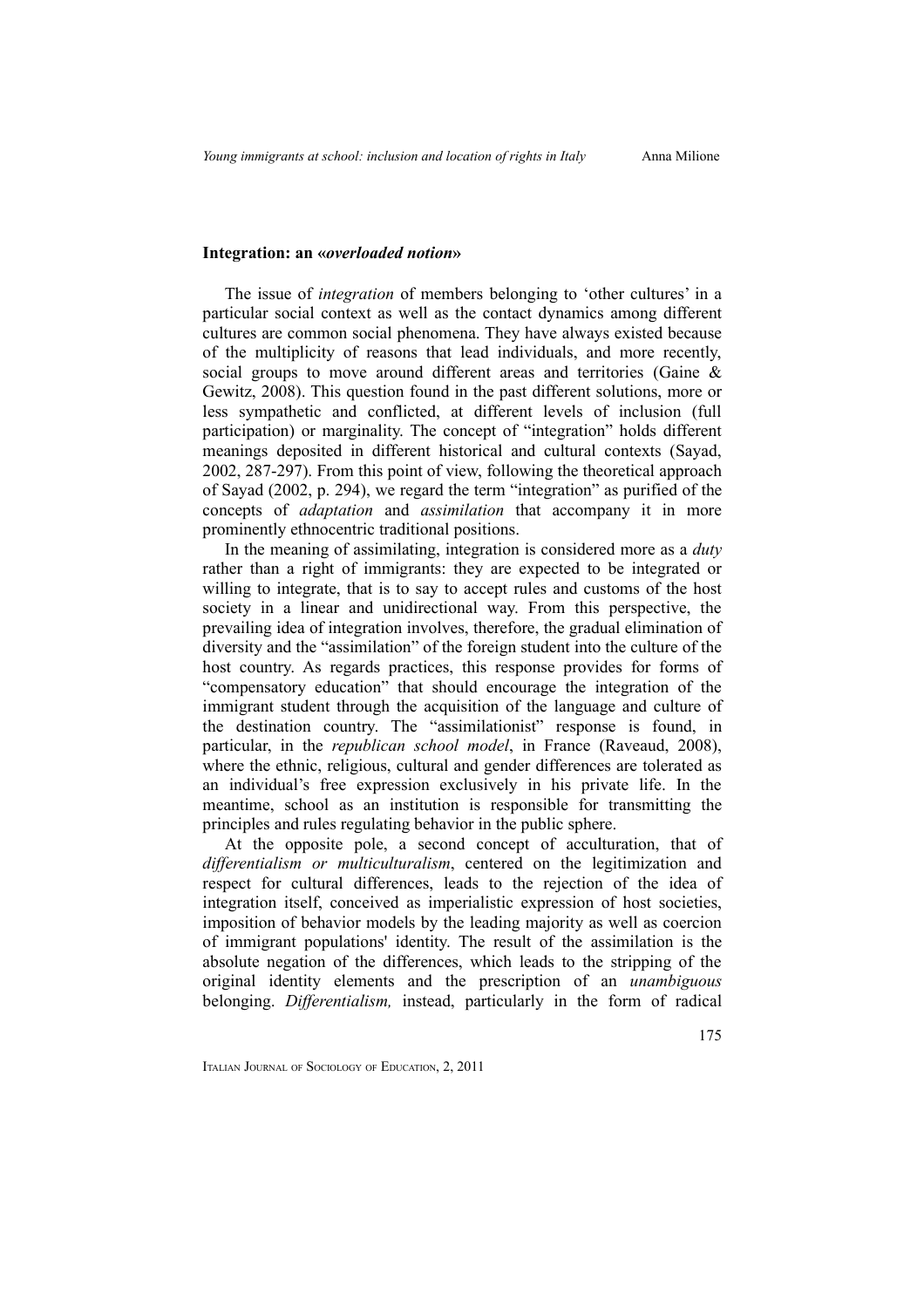relativism, implies self-closure in separated worlds - as it happens to the radical multiculturalists in Great Britain, who claim the creation of separate school networks - and the risk of ghettoization (or segregation), i.e. the excluding opposition with the developing of racist forms, intolerance among groups and behaviors of mutual marginalization.

These two approaches have an *essentialist* vision of culture, as an unmodifiable natural fact. Actually, cultures are dynamic and complex phenomena in unceasing evolution. Borders among them move and have to be continuously redefined, and the hybridization forms, especially in immigration contexts, are restless and unavoidable (Ambrosini, 2001 p. 166). Moreover, currently, both the approaches are called into question, on one hand by the pluralist configuration of the host societies which appear less and less cohesive, well-integrated systems, based on a single cultural model; on the other hand, by the upraising of a concept of individual identity based on a pluribelonging condition (national, cultural, religious, professional, ethnic) that makes the individualization process more complex (Melucci, 1994; Beck, Giddens & Lash 1994; Bauman, 2001; Beck, 2000). Consequently, the same happens to the representation of the self as a migrant and the own sense of belonging to a new national community. The debate developed in France, for example, about *affaire des foulards* and clashes in French suburbs with high concentration of immigrants shows clearly the transformation of the laicality principle concept: considered as even public freedom of expression of individual differences, a means of social inclusion (Van Zanten, 2001).

These limits have brought to the consolidation in the debate on the definition of European policies (see the works of the European Council) of a third form of inclusion, called *interculturalism*, based on an idea of "dialogic and contractual" acculturation (Besozzi, 2009, p. 22). This form of integration offers a search for a sensitive and changeable balance between identity and differences, within an inclusive process based on participation, comparison, and mutual exchange (Faas, 2008). So it goes beyond both the ethnocentrism of the assimilationist vision and the differentialist vision that absolutizes cultural incompatibilities and the essentialist concept of culture.

On the theoretical level, the meaning of integration proposed by Sayad (2002) applies tellingly the intercultural perspective. To say it with the words of the author: «integration implies integrity of the person melt but not dissolved in the group; while assimilation equals to negation and disappearance of this integrity» (p. 294). From this perspective, the issue of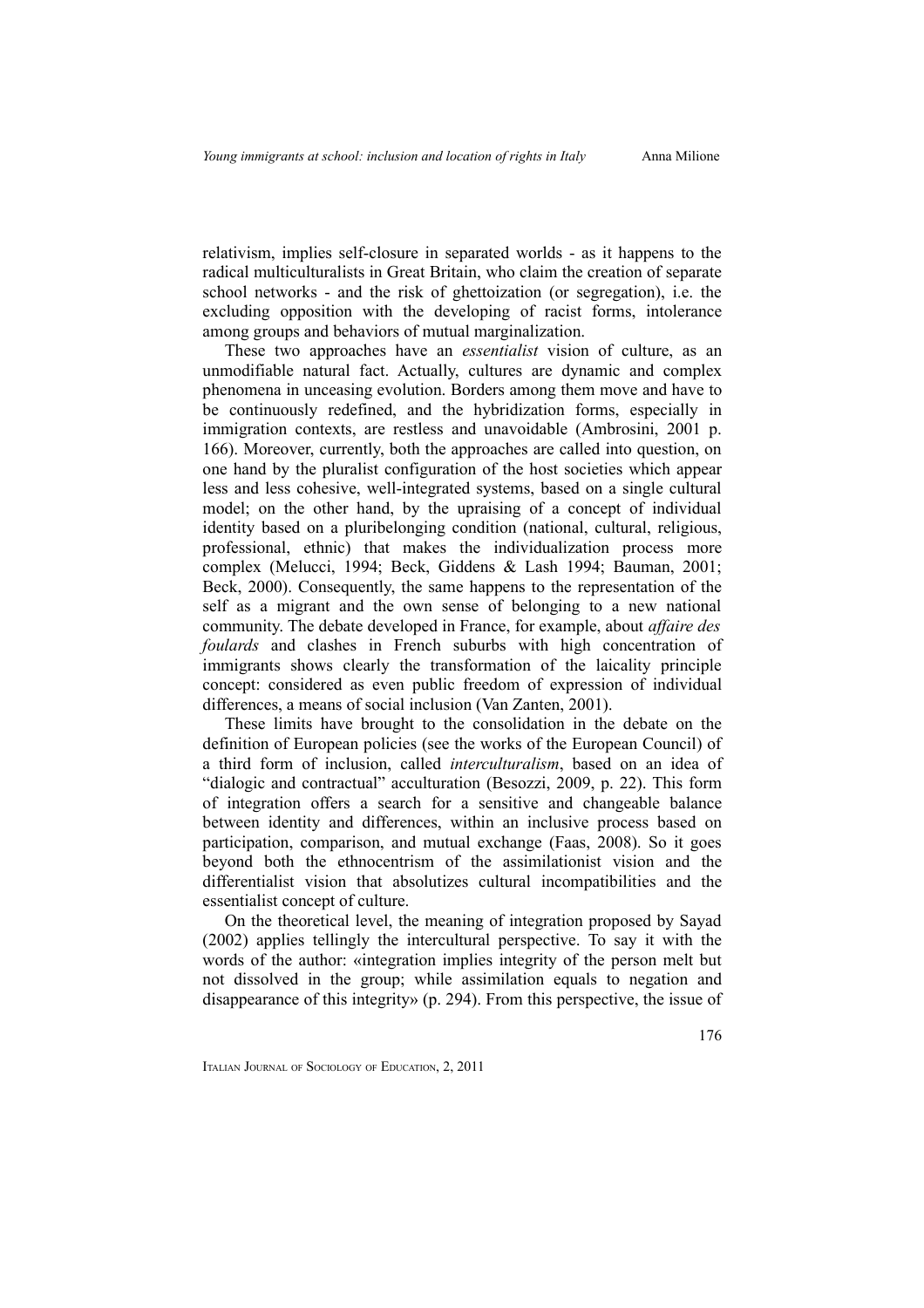immigrant integration is requalified as a matter of integration of the receiving society. Following this point of view, the integration concept refers to the integration of the whole itself -of the entire society- and not only to the integration of some foreign or external individuals.

This implies the necessity to go beyond the representation of the immigrant as a "foreigner" constantly *ante portas*, in the doorway (Bauman, 2001, p. 122) and to see him fully integrated into the social body. This implies the recognition of *all* the diversities – not only the ethnic origin- as a constitutive feature of the *human race*. From the same point of view, Bauman (2001, p. 124) asserts that contemporary mankind speaks with many voices. From this perspective, the core issue of integration is how to turn this *polyphony* into *harmony*. «Harmony does not mean uniformity, but it is always an interaction of many different motifs, keeping each its distinctive identity while supporting the resulting melody through and thanks to this identity». Diversity is considered as a value and integration is an interactive process involving both migrants and members of the host society, on the basis of equal rights and dignity. It becomes the place «where we can meet as *equals*, acknowledging our diversity and postulating the maintenance of this diversity as main goal of our meeting» (*ibidem,* p. 125*)*.

If the European policies have produced a convergence effect in institutional discourses towards interculturalism, inclusion policies carried out by various European countries are different and reflect, partly, the general trends of the models of integration and construction of citizenship and, partly, the institutional models of their own school system. Below, the Italian situation will be analyzed in order to describe the set of the discourses/policies/practices accompanying the inclusion of foreign students and to understand the position of the institutional actions comparing them to the above alternatives, outlined by assimilationism, segregationism or interculturalism.

#### **'Second generations' in Italy: heterogeneity of conditions and paths**

The first decade of the new millennium in Italy saw a progressive and intense growth of second generation immigrants, that is immigrants born and raised in Italy but that can't be said to be Italian, because they do not possess any legal Italian citizenship. This refers to people born in Italy but this conceptual category includes cases characterized by different socio-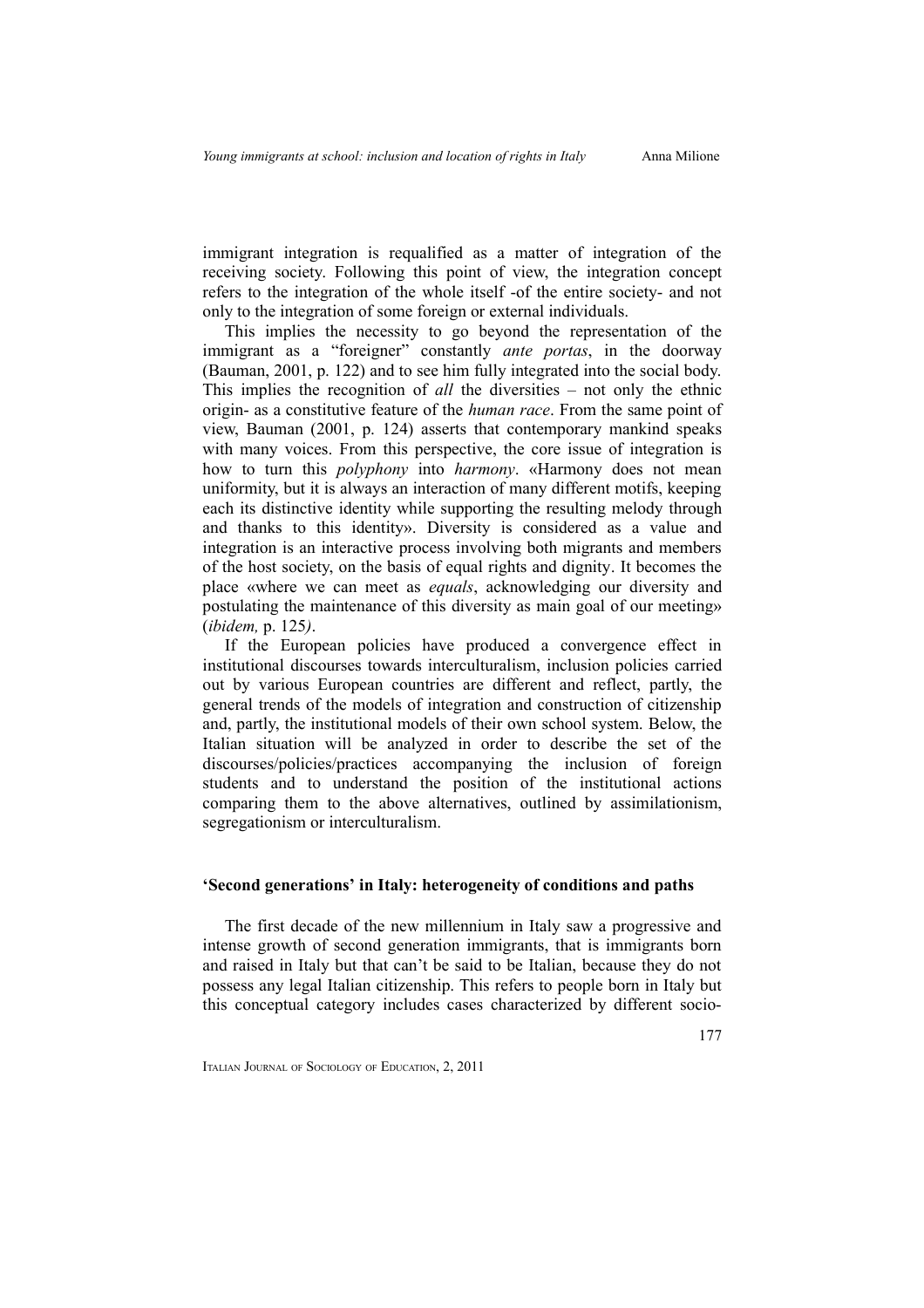178

cultural conditions and educational problems, such as minors reunited with their families after having completed a more or less long process of socialization in their country of origin, unaccompanied minors, refugee minors, minors arrived in Italy within the international adoption process, children of mixed couples (Favaro, 2000). Therefore, based on an extensive phenomenology of young generations permanently present in Italy, when it comes to 'second generation', we should avoid the concept in the plural (Ambrosini, 2004, p. 6) and consider the pluralization of educational needs which the schooling system must respond to.

Whether born in Italy or not, the percentage of immigrant children growing up in Italy is significantly increasing. The establishment of second generations, as pointed out by studies in contexts characterized by a long tradition of migration, draws attention to the worsen of social risk phenomena (school failures, employment marginalization, residential segregation, deviant behaviors). However, improvements in educational achievement and in families' symbolic investments in education are also recorded (Colombo & Queirolo Palmas, 2002; Besozzi, Colombo & Santagati, 2009), which opens the way to a turning point compared to the «subordinate integration» achieved by the first generation (Ambrosini, 2004, pp. 11-19). As also shown by international research (Portes *et al*., 2004, pp. 55-105) a definition of the results of the inclusion process is extremely complex, due to the deep inner differentiations in past experiences and paths concerning life conditions, such as available material, relational and symbolic resources as well as training opportunities. As will be seen below, both the theoretical reflection and the empirical verification reveal the importance of all the life contexts that young generations have to go through during their growth process. In order to achieve a successful inclusion, young immigrants need to receive not only a high cultural and social capital from their family of origin, but also a human capital, which they should have the opportunity to build up at school and in all the other social contexts shared with their peers. In particular, school plays an important role, we can say a basic one, not only in the formation of cognitive skills, but also in an identity building process, in defining future life expectations and plans of young generations, wether migrant or born in Italy. In this regard, in the following paragraphs we will analyze the current educational policies implemented in Italy in response to the educational needs of young generations without Italian citizenship. The purpose here is to understand if performed interventions actually help inclusion, that is to say a full and successful participation in education.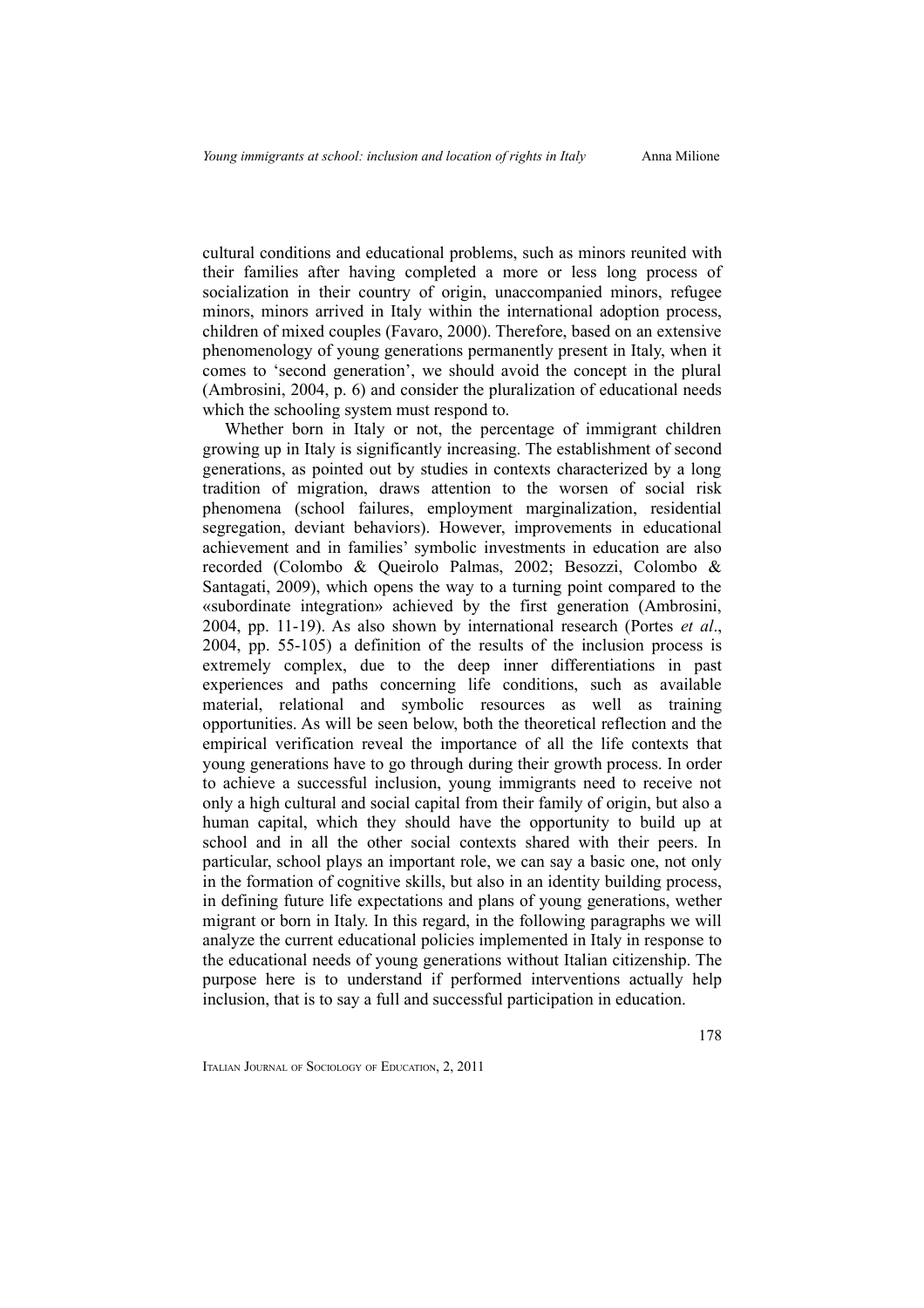## **Students without Italian citizenship in the Italian school system**

Because of the lack of a centralized system capable to detect the presence of migrant minors and because of the "invisibility" of a large number of migrants among which are the "unaccompanied" or the children of parents without regular residence permit, official data give faulty results about the number of under 18 living in Italy.

The growing presence of immigrant children in Italy is made particularly evident in Italian schools, in which from a little more than 70.000 registered units in 1997-98, in ten years there has been an increase of over 500.000 registered units, consisting of students without Italian citizenship[2](#page-6-0) . We moved from a national average incidence of 0,8% in 1997/98 (1 foreigner out of 125 Italian students) to 7% in 2008/09 (corresponding to 629.360 units compared to a total school population of 8.945.978 units) (tab. 1).

*Table 2. Students without Italian citizenship by educational stage School year 1996/1997 - 2008/2009- Value in %*

| School Year | Total | Nursery<br>school | Primary<br>school | First grade<br>secondary<br>school | Second grade<br>secondary<br>school |
|-------------|-------|-------------------|-------------------|------------------------------------|-------------------------------------|
| 1996/1997   | 0,7   | 0,8               |                   | 0,6                                | 0,3                                 |
| 2001/2002   | 2,2   | 2,5               | 3,0               | 2,5                                | 1,1                                 |
| 2002/2003   | 2,7   | 3,0               | 3,7               | 3,1                                | 1,3                                 |
| 2003/2004   | 3,5   | 3,6               | 4,5               | 4,0                                | 2,0                                 |
| 2004/2005   | 4,2   | 4,5               | 5,3               | 4,7                                | 2,4                                 |
| 2005/2006   | 4,8   | 5,0               | 5,9               | 5,6                                | 3,1                                 |
| 2006/2007   | 5,6   | 5,7               | 6,8               | 6,5                                | 3,8                                 |
| 2007/2008   | 6,4   | 6,7               | 7.7               | 7,3                                | 4,3                                 |
| 2008/2009   | 7,0   | 7,6               | 8,3               | 8,0                                | 4,8                                 |

*Source:* Miur

By analyzing the distribution of students without Italian citizenship in the different types of school during the last decade, it can be seen how the inclusion of foreign students in our schools has changed from a mainly partial phenomenon (affecting mostly primary school) into a structurally more widespread condition at the different educational stages (tab. 1).

Primary and first grade secondary schools continue to receive the highest number of foreign students  $(8,3\%$  and  $8\%$  of the entire school

179

Total

<span id="page-6-0"></span> $2^2$  See the data published by the Ministry of Education in the annual surveys of students without Italian citizenship.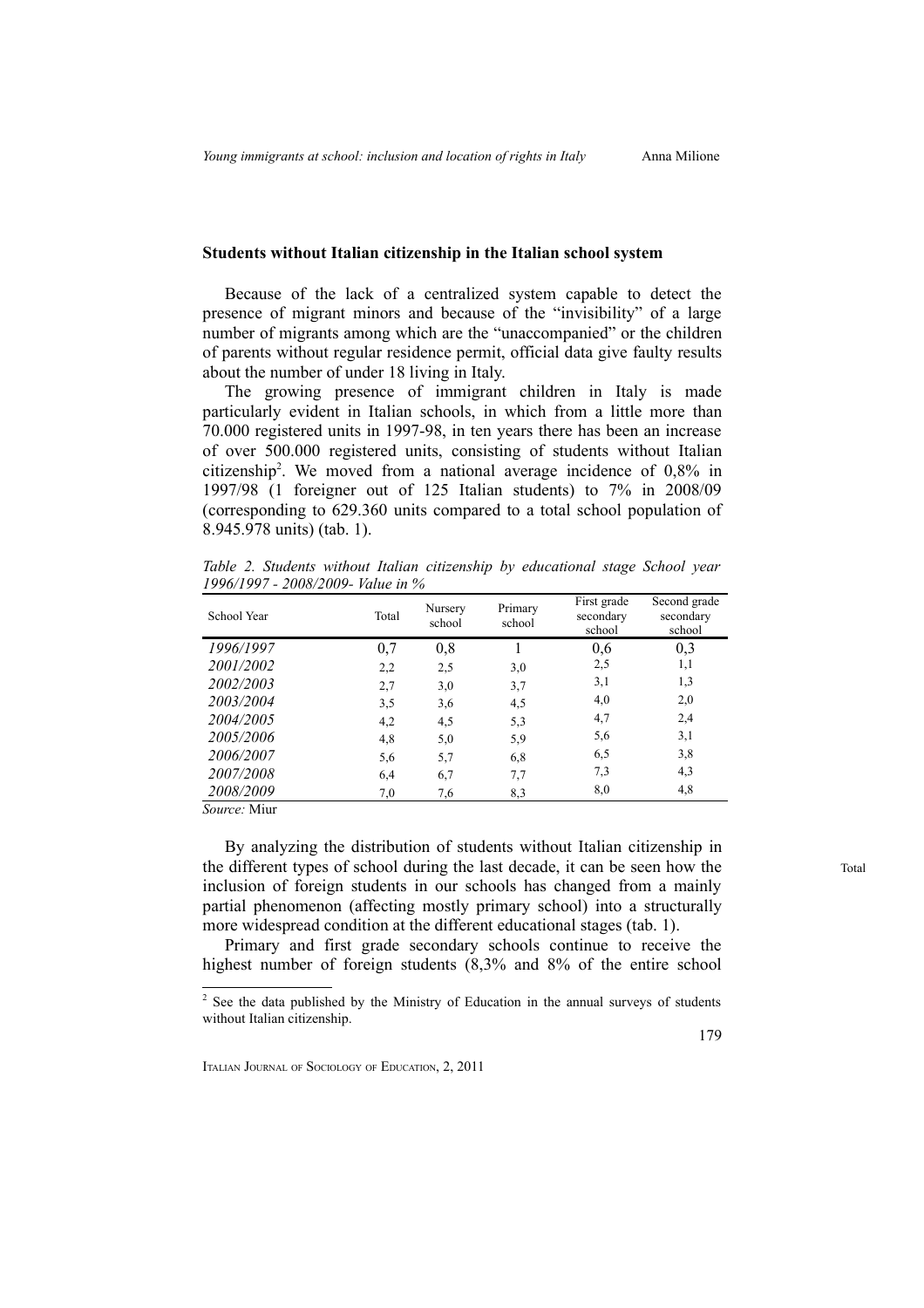180

population in the 2008-2009 school year). But the available data mark a significant increase (equal to 5%) even in upper level schools (tab. 1).

*Table 2. Students without Italian citizenship born in Italy by educational stage School year 2008/2009*

| Educational stage             | Absolute<br>values | For 100<br>students | For 100 students<br>without Italian<br>citizenship |
|-------------------------------|--------------------|---------------------|----------------------------------------------------|
| Total                         | 233,003            | 2,6                 | 37                                                 |
| Nursery school                | 91.647             | 5,5                 | 73.3                                               |
| Primary school                | 105.292            | 3,7                 | 45                                                 |
| First grade secondary school  | 26.366             | 1,5                 | 18,8                                               |
| Second grade secondary school | 9.698              | 0.3                 | 7.5                                                |

*Source:* MIUR school year 2008/2009

*Table 3. Students without Italian citizenship born in Italy by educational stage (values in %)- School year 2008/2009*

| Educational stage                         | $\%$ |
|-------------------------------------------|------|
| Nursery school                            | 39,3 |
| Primary school                            | 45,2 |
| First grade secondary school              | 11,3 |
| Second grade secondary school             | 4.2  |
| <i>Source:</i> MIUR school year 2008/2009 |      |

*Table 4. Percentage composition of foreign students by place of birth and educational stage – School year 2008/2009 – Values in %*

|                                   | Nursery school | Primary |        | First grade secondary |        | Second grade     |        |
|-----------------------------------|----------------|---------|--------|-----------------------|--------|------------------|--------|
|                                   |                |         |        | school                |        | secondary school |        |
| Born in                           | Born           | Born in | Born   | Born in               | Born   | Born in          | Born   |
| Italy                             | abroad         | Italy   | abroad | Italy                 | abroad | Italy            | abroad |
| 73.3                              | 26.7           | 45.0    | 55.0   | 18.8                  | 81.2   |                  | 92.5   |
| ---------<br>--------------<br>-- |                |         |        |                       |        |                  |        |

*Source*: MIUR 2009, School year 2008/2009

Although over the last two years growth rates have slowed down<sup>[3](#page-7-0)</sup> because of the world economic crisis and the decrease of international mobility, the number of the students without Italian citizenship enrolled in Italian schools will increase for another decade, due to the strong rise in the registered number of people born in Italy from the school year 2003-2004,

<span id="page-7-0"></span><sup>&</sup>lt;sup>3</sup> In the 2007-08 school year the total increase was 14,5% against 9,6% registered in the 2008-09 school year, resulting in a decline of almost 5 percentage points. The downturn in growth was 4.6 percentage points in nursery school, 6.5 in primary school, 1.0 in first grade secondary school and 6.4 in second grade secondary school.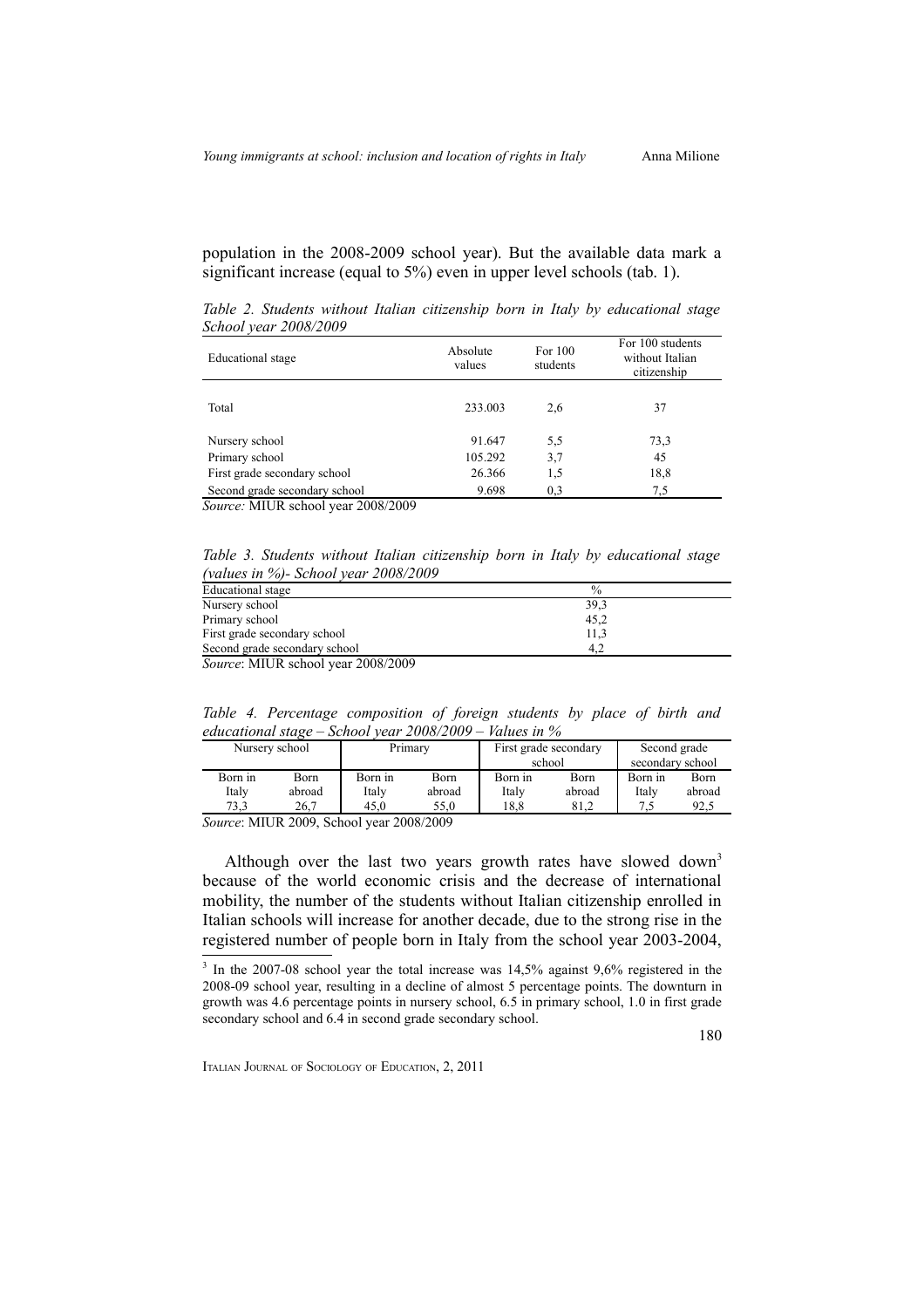because of the regularization implemented through the so-called Bossi-Fini law. In fact, the number of children born in Italy from immigrant families has increased at all the educational stages (with a percentage increase equal to 17 % compared to the previous school year). The percentage increase of children born in Italy from immigrant families is considerably higher than the general increase of foreigners (17% *versus* 9.6%). In the 2008-09 school year children and teenagers born in Italy from immigrant families who were enrolled in school constituted 37% of foreign students. As an emerging phenomenon, the greatest concentration is found in nursery schools (73,3%) but it is likely that in the next few years this rate will affect primary schools (tab. 2, 3 and 4).

The presence of students without Italian citizenship remains strongly differentiated across the country, by continuing to grow in mid-north regions, where Emilia Romagna has the highest incidence (reaching almost 12%), followed by Umbria (11,4%), Lombardy (10,3) and Veneto (10,2). In the south, instead, the lowest incidence is registered (between 1,3% and 2,3%), with the exception of Abruzzo with a 5% (fig. 1 and 2).

As regards territorial distribution, there is a widespread presence and multifaceted phenomena of high demographic density in some areas of the country (large cities, small towns, districts) and in some schools. The latest data based on provisorial calculations made by the Ministry of Education, Universities and Research<sup>[4](#page-8-0)</sup> on the first cycle school in the 2009/2010 school year reveal that schools in which the number of immigrant students goes beyond 30% are about 470 as regards primary school and 140 as regards first grade secondary school; in both cases, over 70% of the classes are in northern regions (Lombardy, Emilia Romagna, Veneto, Piemonte) and in medium-sized and big cities like Milan, Turin, Bolzano, Rome and Brescia. If we consider the classes with foreign children born in Italy the phenomenon is scaled down. In this case, the classes with a presence of foreign students not born in Italy reaching more than 30% are about 1300 (1% of total) in primary school and a little more than 1550 (2% of total) in first grade secondary school.

<span id="page-8-0"></span><sup>4</sup> The data refer to 93% of schools.

ITALIAN JOURNAL OF SOCIOLOGY OF EDUCATION, 2, 2011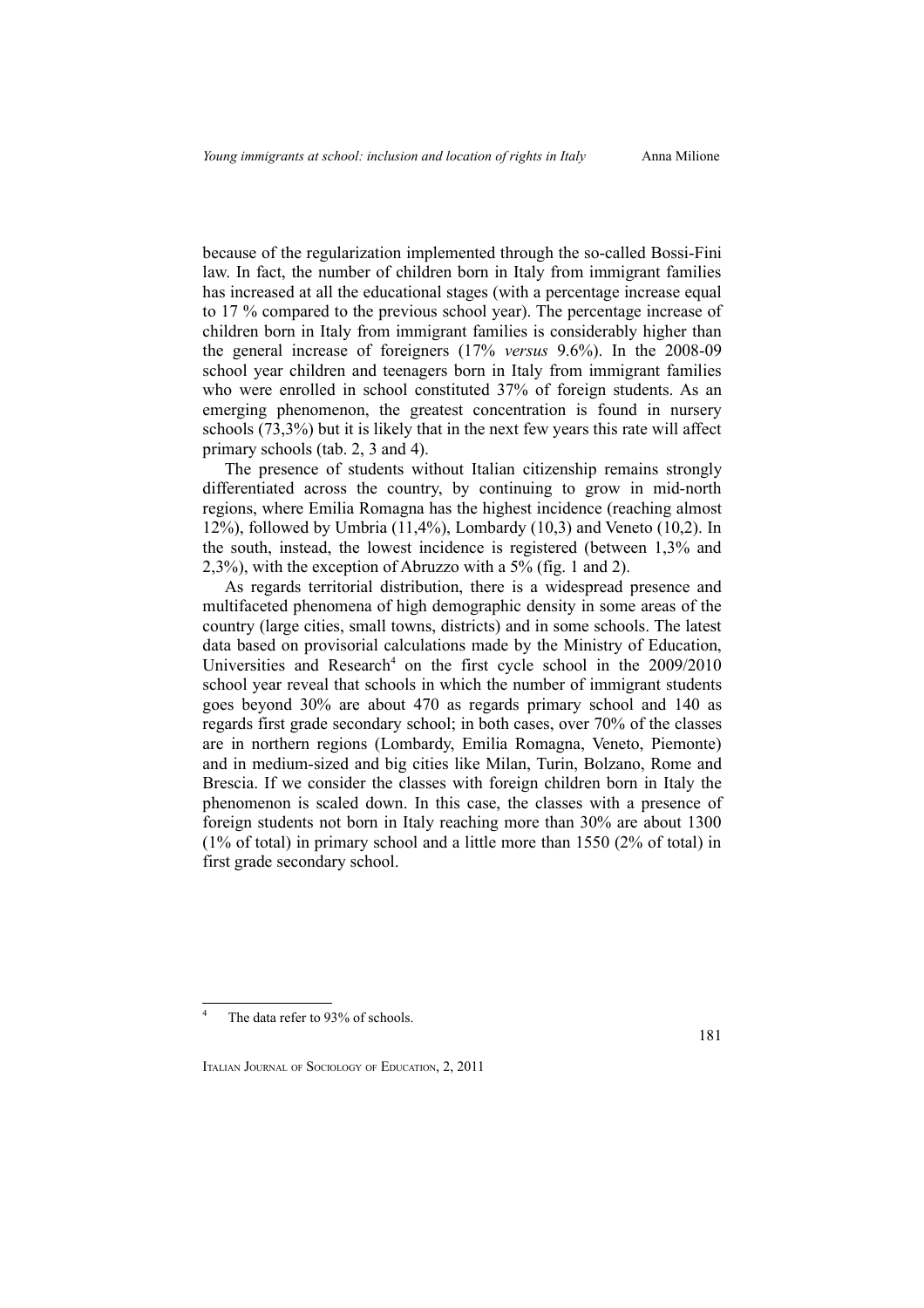

Figure 1: Students without Italian citizenship born in Italy by region - School year 2008/2009 - (Values in %)

We can distinguish different types of concentration according to the causes that produce them: *external to school*, related to the features of labor market, the specific needs of welfare (services for family and elderly people), the characteristics of the residential market, migration networks and communitarian orientations of the specific migrating population; or, *connected to school*, based on the features of educational offer, orientation and choice procedures that also involve families, and organization and strategies of acceptance/ non acceptance (Giovannini, 2008, p. 137). With regard to countries of origin, there is significant variety. The most represented nationality in Italy is Romanian. After the entry of Romania in the EU the number of Romanian students has experienced a sharp increase (92.734 students, equal to 16.15% of all foreign students) exceeding the number of immigrant students from Albania (91.829 equal to 14.59 %), that in previous years was the most represented country. Together with Morocco (83.608 admissions, 13.28%), Romania and Albania reach 45% of the foreign presence in schools. Numbers are also growing in the Chinese community followed by the Ecuadorian one.

ITALIAN JOURNAL OF SOCIOLOGY OF EDUCATION, 2, 2011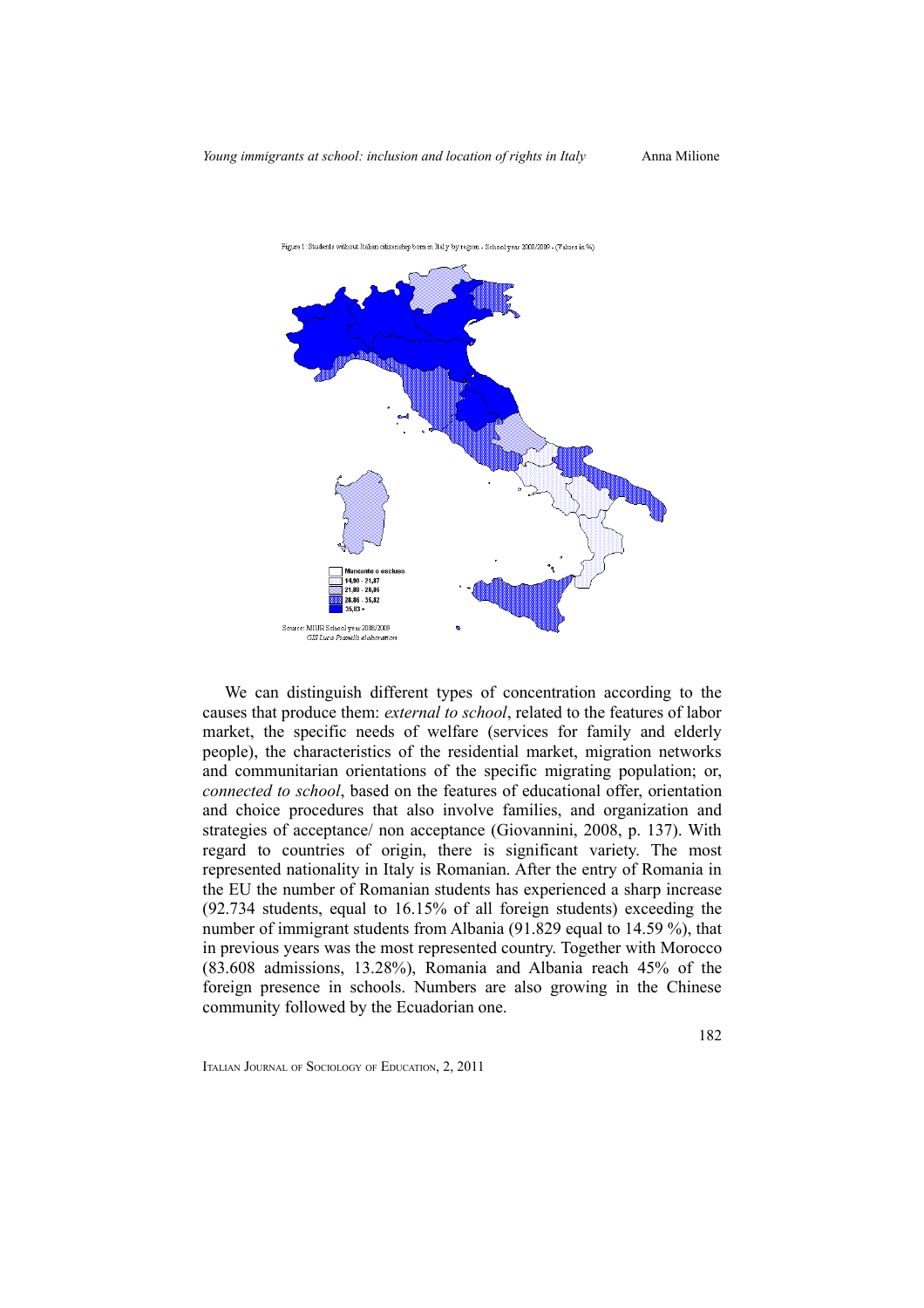

Heterogeneity of culture, language, religion is a peculiarity of the Italian context, compared to the situation in other European countries such as France, Germany or England, which are instead characterized by a higher concentration of ethnic groups and greater uniformity of origin. Therefore, the issues involving cultural transmission and education of new generations – also with regard to the complexity of the negotiation process to define values and reference regulations, generated by the multiplicity of ethnic settlements – become more and more indispensable and require a radical transformation of educational policies.

## **School inclusion policies**

Italian school is one of the institutional sphere which is more sensitive

ITALIAN JOURNAL OF SOCIOLOGY OF EDUCATION, 2, 2011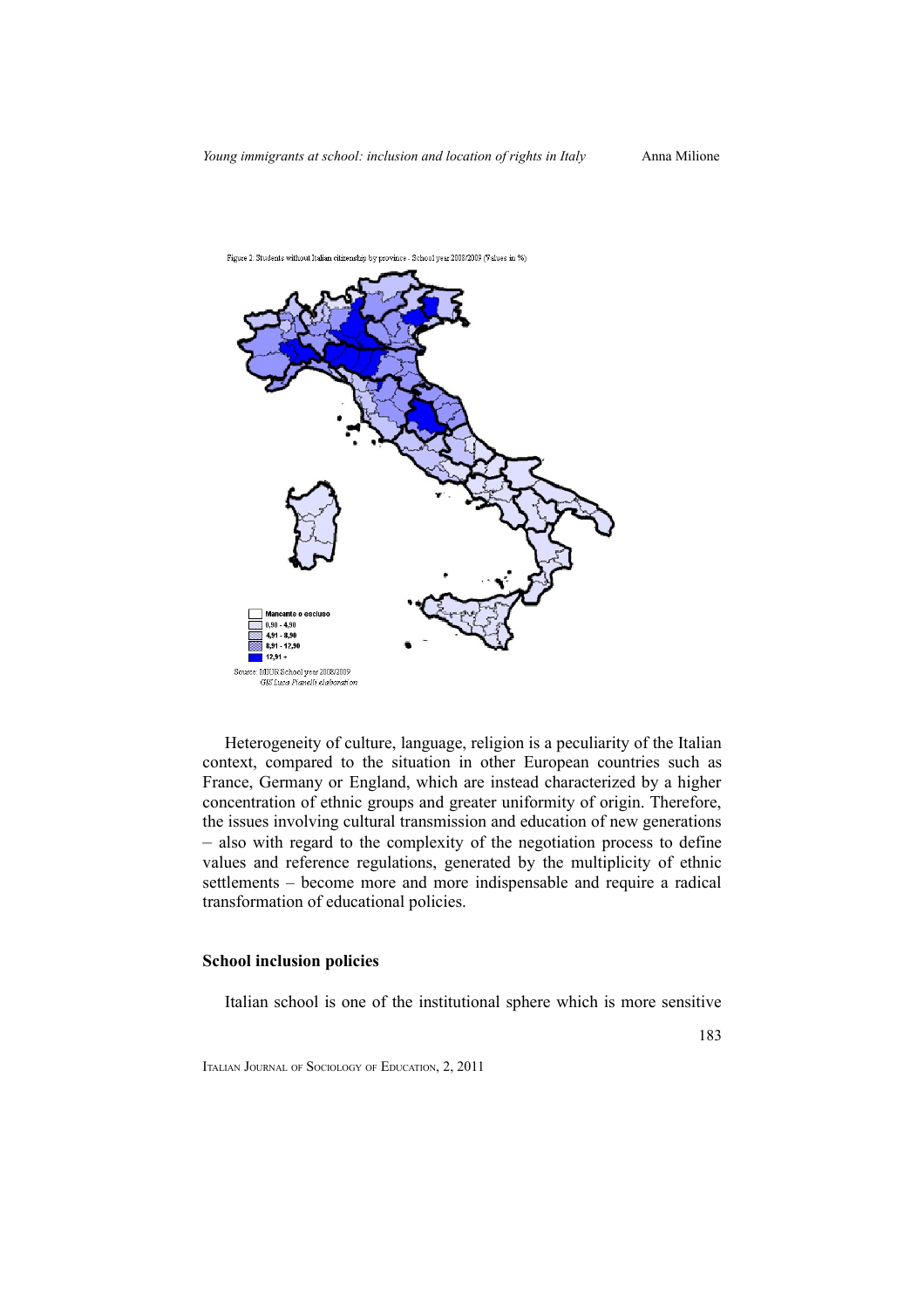to the immigration issue as well as to the issue of integration of children of foreign origin. The intercultural perspective has been for many northern European countries the culmination of a long process of debates and experimentations; for Italy, instead, it has been a starting point. Since 1989 numerous ministerial memoranda have phased out the limits concerning school admission<sup>[5](#page-11-0)</sup> and defined the theme of intercultural education and integration of foreign students.

The consolidated act on immigration in the version amended first by Law of 30 July 2002, n. 189, then by the so called «security package» (Law by decree 92/2008 converted by law 125/2002) and most recently by Law of 15 July 2009, n. 94, has not changed its procedures for admission of foreign students in schools, that continue to be governed by Regulation No. 394, 1999.

In short, the regulations expressed by central governments, educational policies, actions of local authorities refer to four main general principles: *universalism*, *common school*, *centrality of a person related to the others* and *interculture*<sup>[6](#page-11-1)</sup>. *Universalism* confirms equal rights to education also for children without Italian citizenship, regardless of legal status, in accordance with the Convention on the Rights of the Child (UN 1989, Art. 28) ratified by Italy in 1991. The principle of a *common school* shows the trend to include immigrant students within regular school classes as a good practice to encourage integration through peer socialization and daily interaction. The principle *centrality of a person related to the others,* borrowed from modern pedagogy, guides to valorize the person and build individual educational projects based on the biographical and relational uniqueness of any single student, their life context, their family and social biography. Therefore, it recognizes and legitimizes all the differences of ethnicity, gender, social and cultural level, etc. Finally educational policies adopt the *intercultural perspective* that promotes intercultural dialogue and exchanges, not only with respect to the specific issues relating inclusion of students without Italian citizenship, but as «an opportunity to open the entire system to all the differences (of origin, gender, social level,

<span id="page-11-0"></span><sup>5</sup> In 1995 we got to the overcoming of the contradictory formula for admission «with reservation» for illegal migrant minors, that used to compromise the achievement of attendance certificates and diplomas at the end of school (Bertozzi & Santagati, 2006 p. 139).

<span id="page-11-1"></span><sup>&</sup>lt;sup>6</sup> See in this respect the document produced by Osservatorio nazionale for the intercultural school and the integration of foreign students, *"La via italiana per la scuola interculturale e l'integrazione degli alunni stranieri"*, October 2007.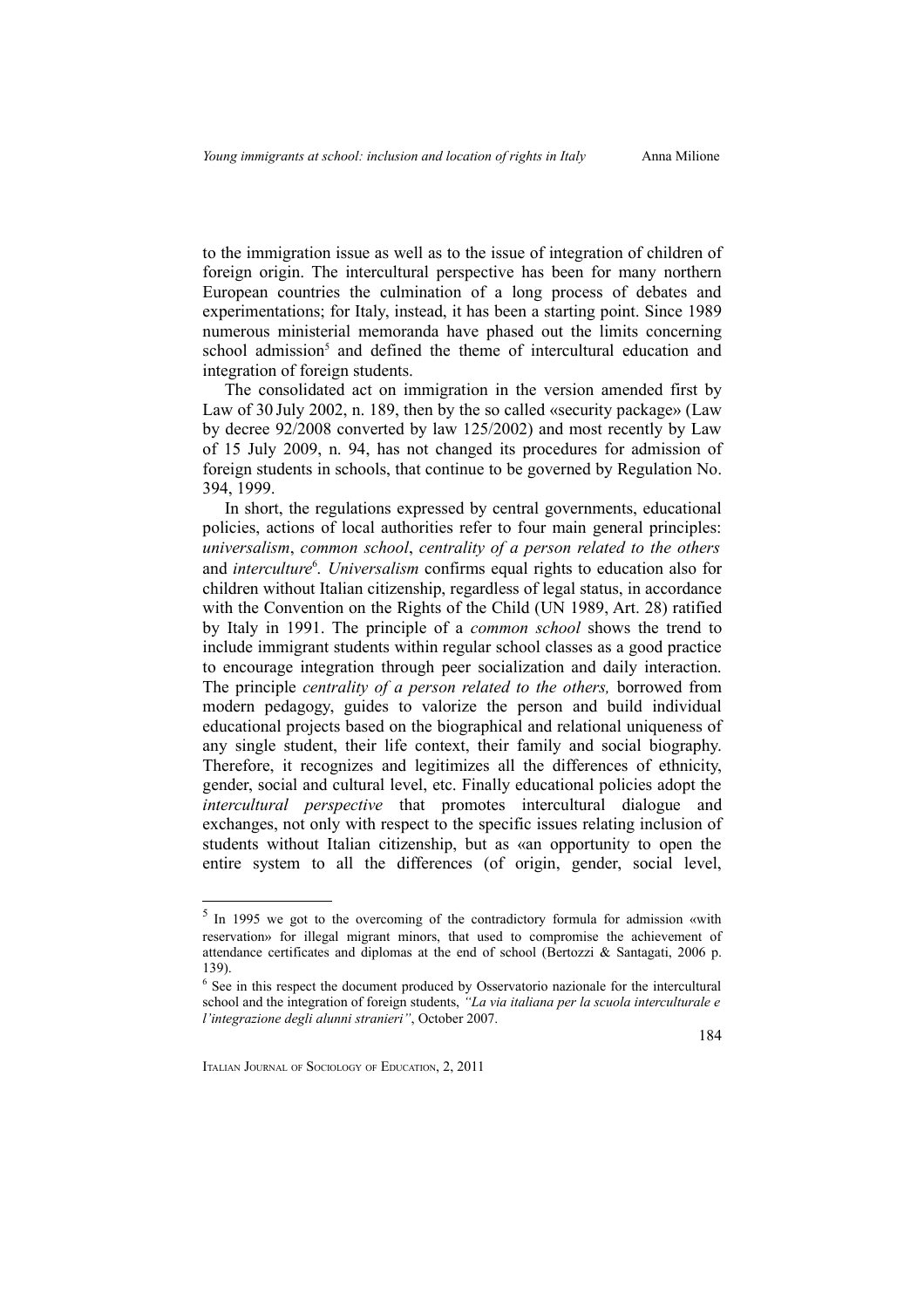educational history)»<sup>[7](#page-12-0)</sup>.

Referring to these principles, the action lines identified in the legislation which provides guidance on practices to be followed at different stages of school education can be grouped into three macro-areas:

- *actions for integration* that include practices of reception and integration into schools, learning of Italian as a second language (Ital2 laboratories, customization of curricula and learning schedule adjustment; introduction of language facilitators, etc.); valorisation of multilingualism (introduction in the didactic offer of the languages spoken by the larger communities in the different areas of the country, teaching languages of origin); the relationship with foreign families through linguistic-cultural mediators (initiatives of information and guidance to an acquainted school choice, involvement of families during the reception of the students, active participation in school events and initiatives).
- *actions for intercultural interaction*, that is to say, lines of action concerning pedagogical and teaching management. They include interventions concerning relationships at school and during extracurricular activities, discrimination and prejudices, intercultural knowledge and skill perspectives;
- *actors and resources*, that is the action lines related to organizational aspects, actors at school and in other places on the territory (local authorities, third sector, etc.); the forms and modalities of collaboration between school and other civil society actors, the territorial specifities.

In consideration of the inspiring principles and action lines set out in Ministerial guidance documents, the reality is very diversified across regions in relation to the different incidence of the immigrant students in Italian schools, to policies, local investments and investments of individual schools in education of foreign students.

# **Actions for integration and inclusion**

Even though central government issued many documents on this topic, no standard criteria have been defined to guarantee, yet, the integration of immigrant students with a certain degree of uniformity. On the empiric level, integration criteria and procedures for integration of immigrant

<span id="page-12-0"></span><sup>7</sup>  *Ibidem*, p. 9.

ITALIAN JOURNAL OF SOCIOLOGY OF EDUCATION, 2, 2011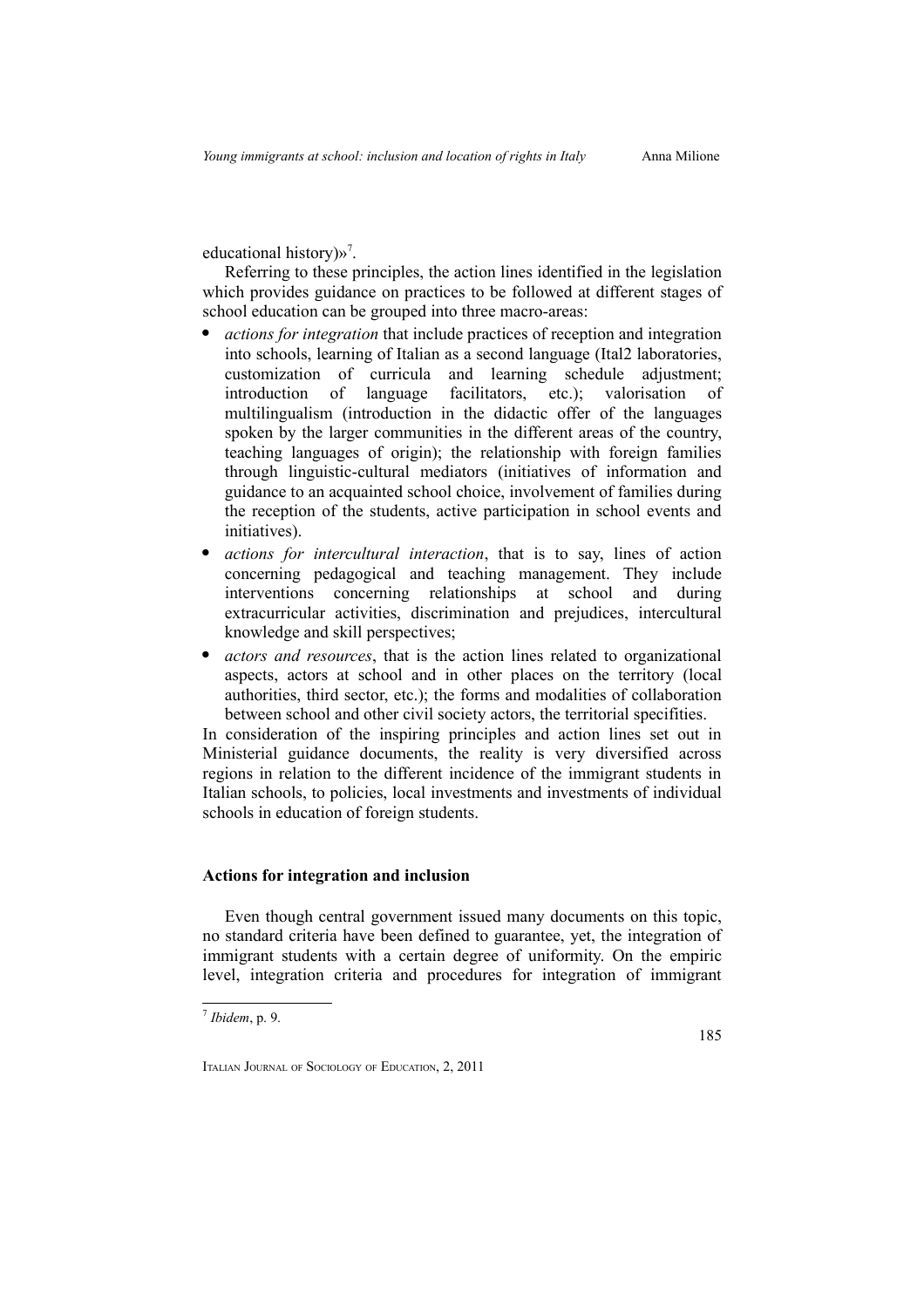186

students into classes are characterized by high spatial variability. As part of the many regional responses we can identify a number of more established measures that include: reception protocols to define shared procedures, the institute's Welcome Committees, multilingual application forms and information materials for students and parents, etc. Among the most significant experiences, we can highlight the intercultural centers that have contributed to the dissemination of working tools and procedures, that have become, in many situations, routine practice in dealing with this first phase (Giovannini, 200[8](#page-13-0))<sup>8</sup>.

According to the ministerial guidelines, enrollment can occur at any time of the year. Since the arrival of the first flows, no special classes have been created for foreign students, which is consistent with the choice in the 70s to abolish "differential classes" and "special schools" with students with difficulties or disabilities (Ministerial Circular No. 2005/1990). As regards the methods of class composition, the ministerial circular No.2/2010 sets a limit of 30% to the presence of foreign students who were not born in Italy, from the experimentation in the first classes of primary and first and second grade secondary schools in the 2010-2011 school year. The limit can be raised for the presence of students without Italian citizenship born in Italy, or lowered if at the time of enrollment students demonstrate an inappropriate mastery of the Italian language for a complete participation in educational activities. At the same time, no national plan for training of school staff is prepared and the rationalization of financial and human resources continues (schools are closed, the number of teachers and non-teaching staff is reduced, resources for normal operation of schools and projects necessary to support educational inclusion of foreign students are set to zero).

With this measure, the central government aims to promote the integration of students without Italian citizenship, actually, it increases the risk of strengthening not only the difficulties of school inclusion, but more generally, social exclusion of students of foreign origin and an unequal

<span id="page-13-0"></span><sup>&</sup>lt;sup>8</sup> In terms of coordination of actions across the country, the Memorandum of Understanding for the establishment of a national network of intercultural centers is particularly important. The Memorandum was signed by the eleven centers that have been networking for about a decade (Intercultural Centre, City of Turin, Documentation Centre, City of Arezzo, Educational Documentation Center, City of Venice, Intercultural Centre Millevoci of Trento, Intercultural Center, City of Bari, Genoa City Migration Laboratory, CD / LEI Municipality of Bologna). This restricted network is in contact with a wider informal network, represented by all intercultural centers, among which there are frequent contacts and exchanges (p. 140).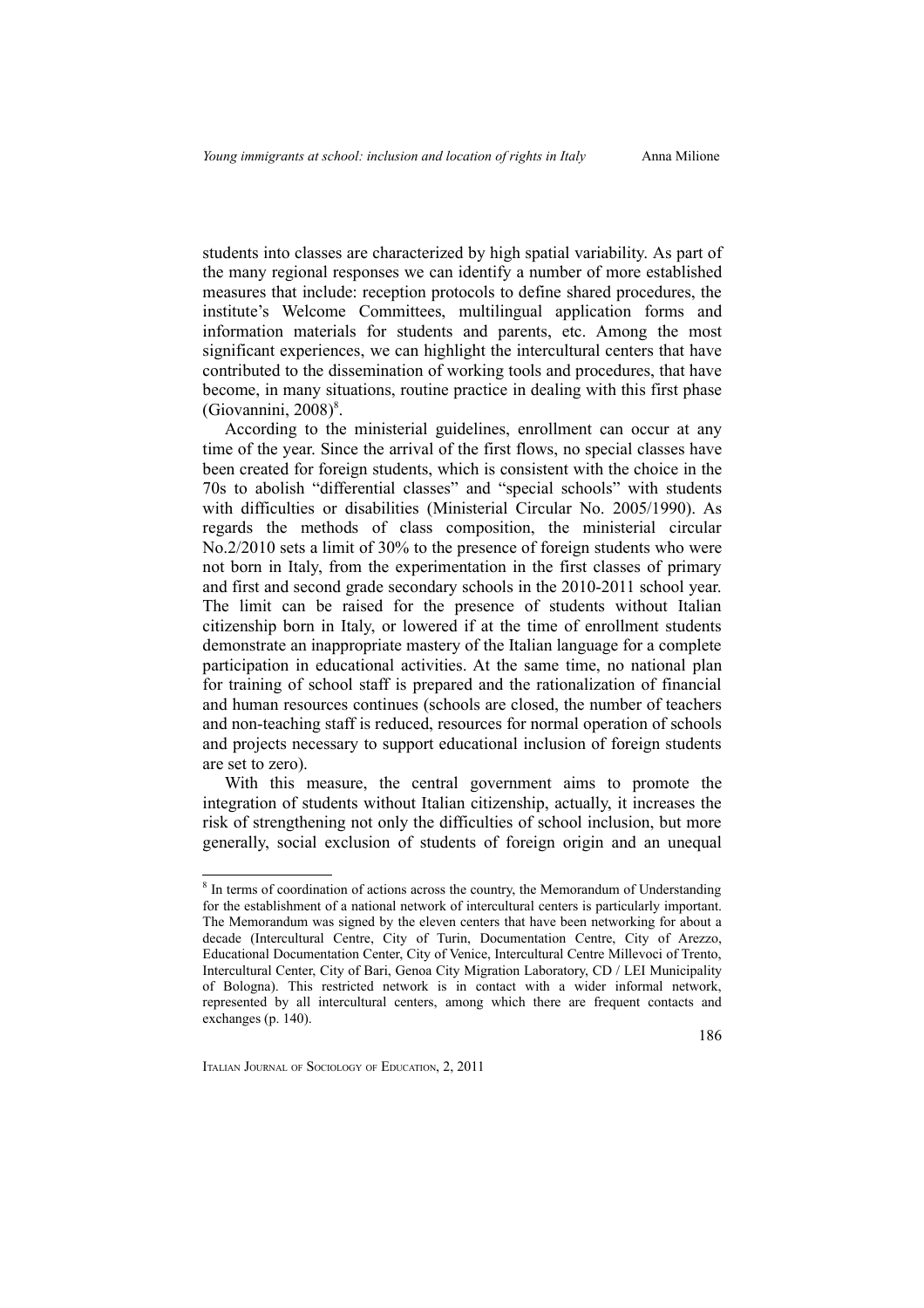treatment of students depending on their residential environment. In this regard, several critical comments can be made.

First, neither the damage caused by the uprooting of children from their everyday life context, nor the organizational difficulties that parents have to face in order to take their children to schools situated in a district other than that of residence, even at a distance of kilometers, are taken into consideration. Secondly, for the definition of the figures only the place of birth is used as a parameter, assuming simplistically that those born in Italy have fewer difficulties integrating because of their knowledge of Italian. Language is certainly the first instrument of inclusion, but based on this advantage that those born in Italy are supposed to have, we cannot resize the inclusion difficulties related to the different ethnic origin and family background, according to which language skills and learning abilities are differentiated. It follows that over the definition of "figures", other problems arise that in particular, affect educational needs of children: beyond the level of concentration of "foreigners", starting from the level of knowledge of the Italian language (different depending on the time of arrival, previous educational level, spoken language and the level of family cultural background) diversity of starting points in terms of cultural background should be taken into account. The specific condition of the children of "foreign origin" raises the problem of fragmentation of the cultural worlds affecting schools, because of the diversity of individuals which the rights to participate are recognized to. In this perspective, any educational policy oriented at inclusion, that is implanted on the principle of equity and therefore the recognition and respect for individual rights of these children to participate and benefit from effective learning, must aim at interacting with this diversity through actions that compensate for the gap in disciplinary learning. The autonomy legislation wanted to respond to this need. It provides *inter alia* the possibility to split and reassemble the classes in order to carry out specific activities, including the recovery of curricular subjects. This requires a structural reorganization of the school system not only in terms of quantitative composition of classes and times, but above all, in qualitative terms, starting from the re-establishment of an educational program that includes all the differences, including those of ethnic origin on which the contents of curricula, teaching methods and interactions should be reshaped. For example, the reduction of time in primary school produces savings in terms of teaching staff. However, the consequences of this are paid by children of lower classes, including the "children of immigration", for whom school attendance and school time are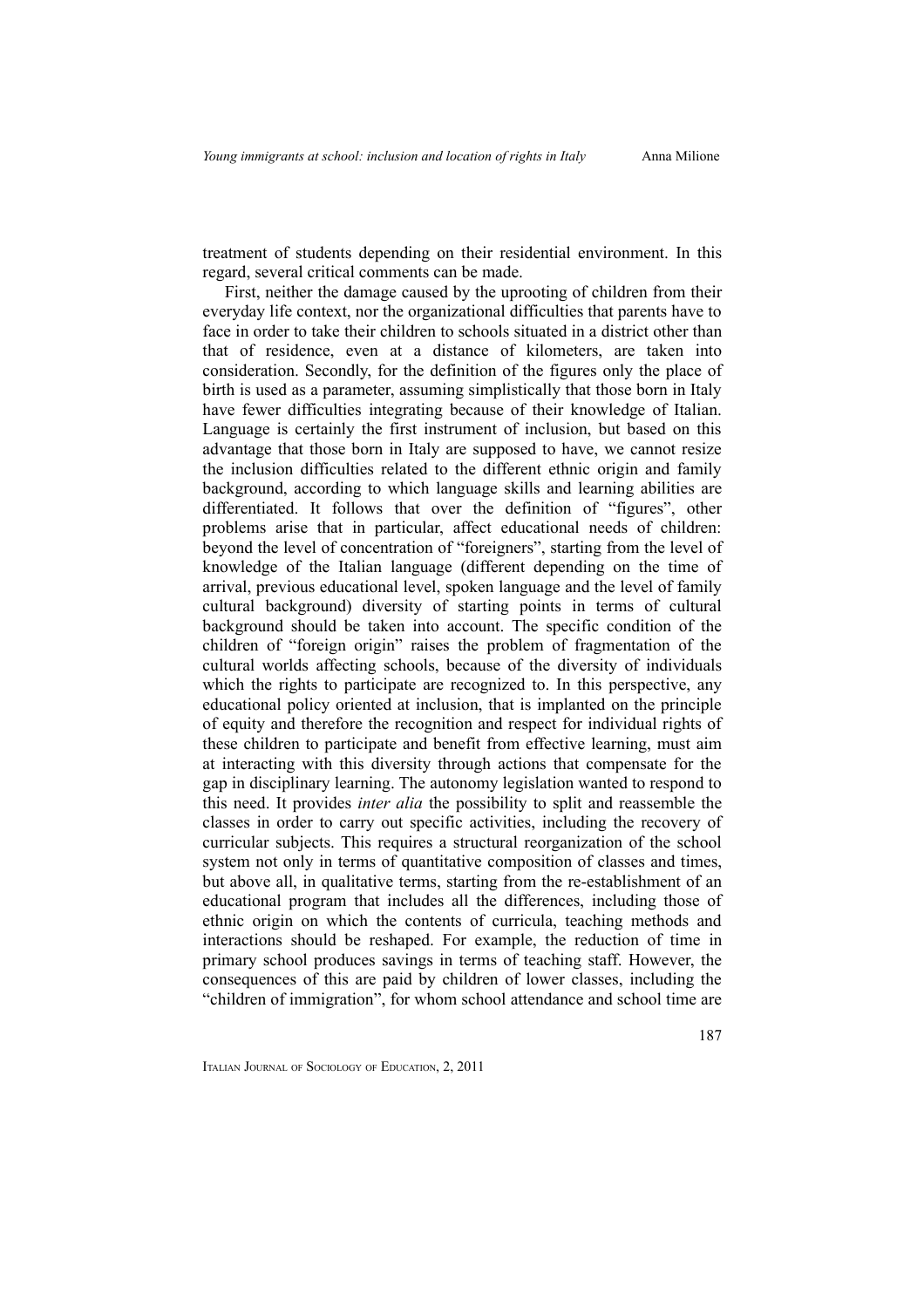the main chances for linguistic and social inclusion. It is also necessary to discuss the qualities that school time must have to be effective, that is, to oversee learning and understand its difficulties, instead of causing disaffection. However, in actual fact, the gradual reduction of financial resources by the central government is contributing, against the principles and directions given in accordance with the best international recommendations, to increase the inequality of opportunity. Beyond the rhetoric expressed by the policies, the implementation of the practices involves the organizational capacity of the school. It requires a capacity for action (planning, training and flexibility in the use of human resources) and an endowment of financial resources that are present (or often lacking) in differentiated proportion across the national and local territory.

### **Practices of intercultural integration**

Practices of intercultural interaction comprise the learning / teaching of the Italian language (development and dissemination of materials and tools), training/acquaintance of teachers, promotion of some pedagogical and teaching knowledge addressing non-teaching staff. In this regard, there are a number of experimental and significant disparities within local communities: in some towns schools are well equipped with regard to tools (books and materials, laboratories), human resources (consultants and specialists) and financial means, and in other towns schools are completely lacking in.

It is exactly when it comes to practices of intercultural integration that it is observed, in particular, the gap between the rhetoric of ministerial guidelines and the actual ministerial capacity for implementation of measures envisaged in programmatic documents. In fact, a severe week point for the consolidation and development of interventions is represented by a low endowment of human and financial resources, reflecting the containment policy of public spending. Against an increase in school population due to the entry of foreign students, over the past decade there has been a decline in the number of permanent teachers (3,4%), while the number of supply teachers has more than doubled (from 64.000 to 141.000): ten years ago we had one teacher on precarious contracts every twelve permanent teachers, today we have one every six (see Ministry of Education, 2009).

Hence the volability of the initiated projects based on limited resources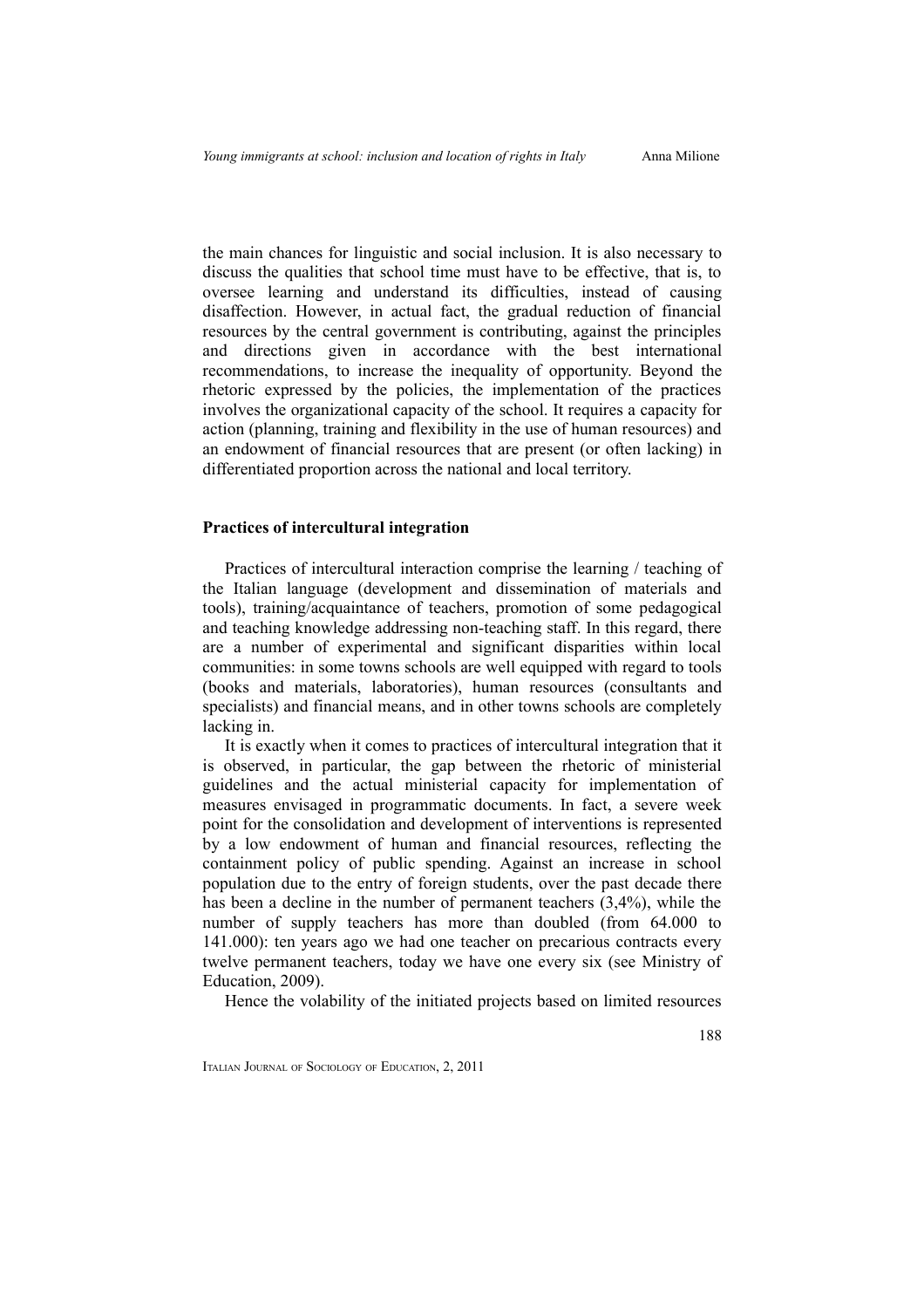as to quantity and duration. Suffice is to say that the presence of cultural mediators in schools is linked to the temporary nature of their individual interventions and there is still no recognition of the skills needed to perform that function. In this respect, several local and national surveys point out the complexity and isolation of teachers' working conditions. First, teachers denounce lack of support from experts / mediators, absence of a network of support from the local and national institutions, lack of fulfillment of vocational teacher training<sup>[9](#page-16-0)</sup>, and lack of ability to cooperate among educational institutions.

## **Successful education**

Successful school education is one of the qualitative elements against which to measure integration. In this respect, empirical evidence suggests a high level of educational aspirations expressed by students without Italian citizenship and within the same cultural capital and working status of their origin families there are no significant differences in the choice of secondary channels between Italian and foreign students (Giovannini & Queirolo Palmas, 2002; Santagati, 2009). Beyond the issue of first reception, there is the question of adopting educational practises which support school success within a logic of equal rights and equal opportunities. However, the Italian school system is poorly equipped to cope with the increasing and diversified demand for education made by the children of immigration.

The lack of school regularity among students without Italian citizenship (calculated on the basis of correspondence between chronological age and attended class) is a particular alarming fact, affecting final success. To a greater extent, the inclusion of foreign students occurs at the beginning of the school year, but for a substantial part of them this occurs during the school year, after having already started part of the school program in their country of origin, and in a class which does not often correspond to their age.

It follows that, on average, the proportion of students with foreign citizenship who are behind schedule is much higher than that of Italians (respectively 41.9%, *versus* 11.9%) and it increases as the educational stage grows (50.2% in the first grade secondary school, reaching 71.8% in the second grade secondary school (tab. 5).

<span id="page-16-0"></span><sup>9</sup> In this regard, see L*'Indagine Neoassunti 2009*, Fondazione Agnelli.

<sup>189</sup>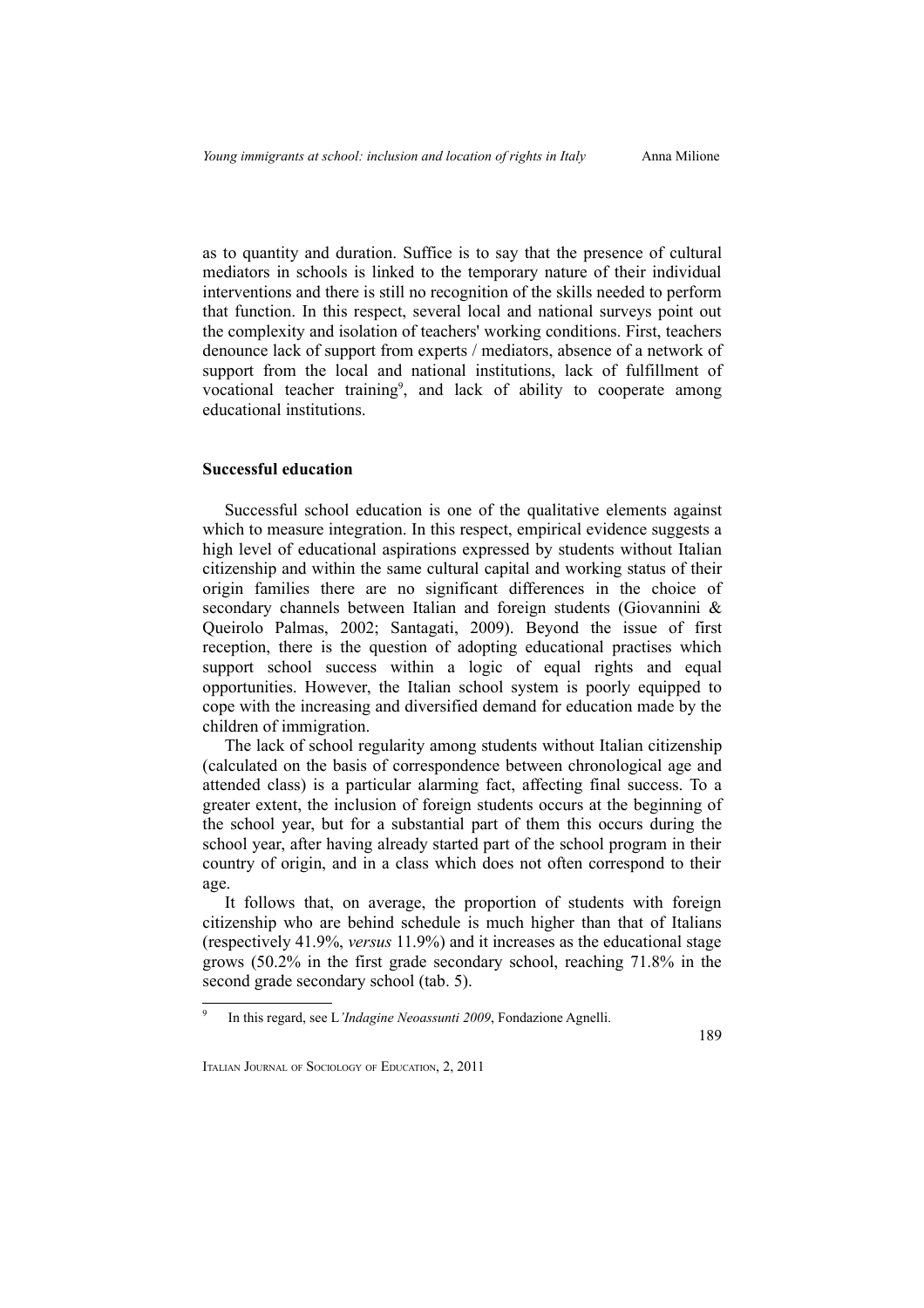The disparity between the different rate of admission to the following year and the rates of repeating confirm a more difficult educational route for foreign students compared to the Italian ones, which affects educational continuation (tab. 6). At the end of the school year, foreign students admitted to the following year have a passing rate that even in primary schools differs in that it has one point less than the passing rate of Italian students; then this gap widens to about 10 points in the first grade secondary schools and to 16 in second grade secondary schools (tab. 7).

*Table 5. Italian and foreign students who are behind schedule by education stage (in a sample of 100 students) – School year 2008/2009*

|                                  | Primary school | First grade school | Second grade | Total |
|----------------------------------|----------------|--------------------|--------------|-------|
|                                  |                |                    | school       |       |
| Foreign citizenship              | 20.4           | 50.2               | 71,8         | 41.9  |
| Italian citizenship              |                |                    |              |       |
| $\alpha$ . MIT ID 1.1. 2000/2000 |                |                    |              |       |

*Source*: MIUR school year 2008/2009

*Table 6. Students without Italian citizenship repeating the year by educational stage – school year 2008/2009- Values in %*

|        |                        |      |     | Year |     |     |
|--------|------------------------|------|-----|------|-----|-----|
|        |                        | l st | 2nd | 3rd  | 4th | 5th |
|        | Primary                | نہ ک |     | 0.9  | U.8 |     |
| School | First grade secondary  | 8,6  |     | 6.9  |     |     |
|        | Second grade secondary |      |     |      |     |     |

*Source*: MIUR school year 2008/2009

However, if we consider the data relating to the completion of the curriculum in upper secondary education it can be observed that the "second generation" in the strict sense, i.e. the component that is not immigrated, but born and raised in Italy, is building on the level of educational attainment better results that approximate those of Italian students. At the end of five years of secondary school only 90 out of 100 foreign students are admitted to the final examination compared with about 95% of Italian students, but this difference diminishes greatly when foreigners were born in Italy (94.2% of admitted students) (tab. 8). Moreover, the percentage of foreign students born in Italy obtaining the school leaving certificate (98.2%) is very close to that of Italian students (97.8%), compared with 95% of students who were not born in Italy (see tab. 9).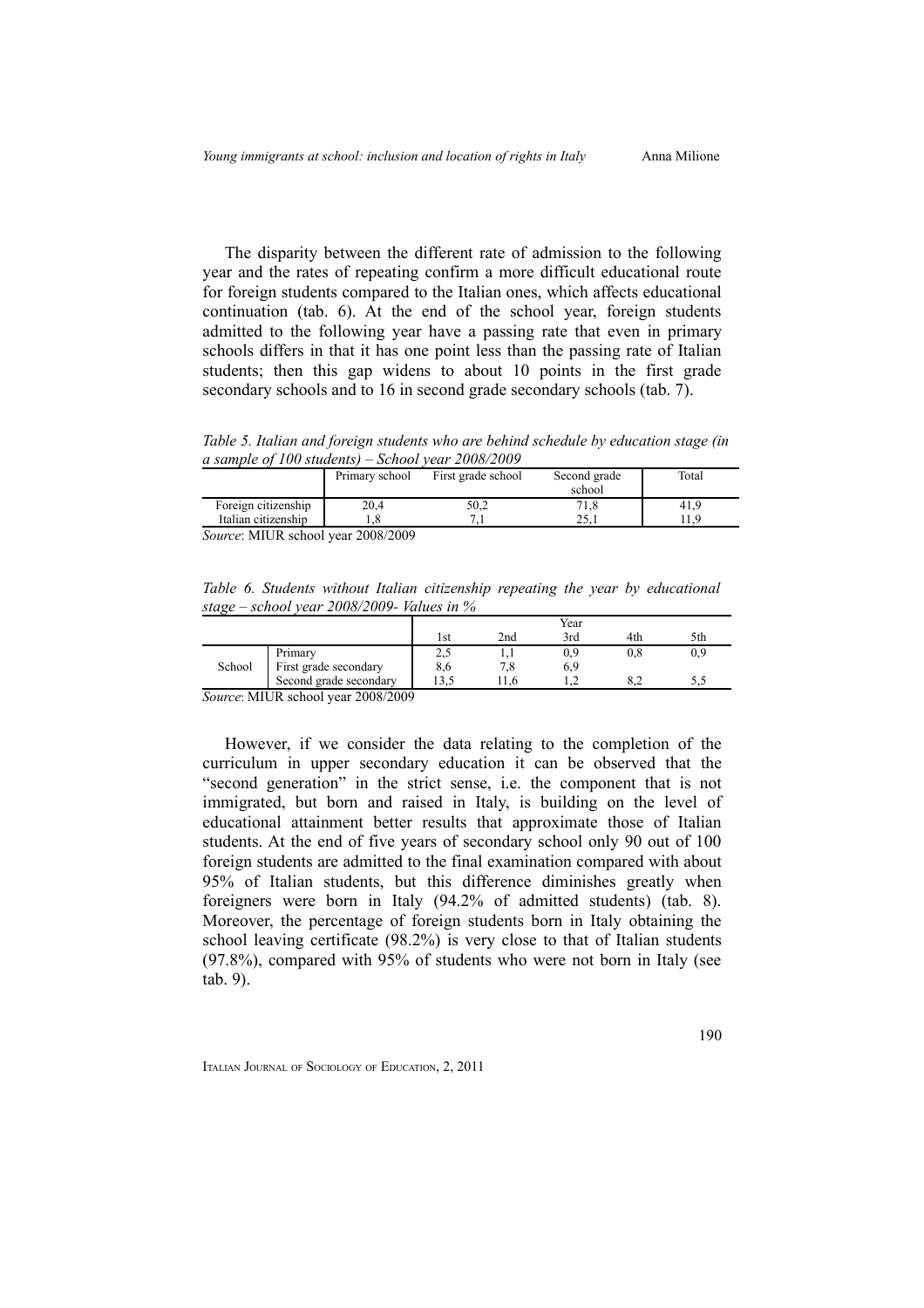|                      |       | Admission rate by year level  |                              |      |      |      |
|----------------------|-------|-------------------------------|------------------------------|------|------|------|
|                      |       |                               |                              | year |      |      |
| Students citizenship | Total | 1st                           | 2nd                          | 3rd  | 4th  | 5th  |
|                      |       |                               | Primary                      |      |      |      |
| - Italian            | 99,7  | 99,4                          | 99,7                         | 99.8 | 99.8 | 99,6 |
| - foreign            | 98,5  | 96.9                          | 98,6                         | 98.9 | 99,1 | 98,9 |
|                      |       |                               | First grade secondary school |      |      |      |
| - Italian            | 96,0  | 95,7                          | 95,8                         | 96.3 |      |      |
| - foreign            | 87,2  | 85,9                          | 87,9                         | 88   |      |      |
|                      |       | Second grade secondary school |                              |      |      |      |
| - Italian            | 83,7  | 78.5                          | 84,7                         | 85,8 | 87,5 |      |
| - foreign            | 67,8  | 59,2                          | 72                           | 74,2 | 77,6 |      |

*Table 7. Students with Italian and foreign citizenship, admitted to the following school year by educational stage (in a sample of 100 students) - school year 2008/2009*

Source: MIUR school year 2008/09

(\*) For the 3rd year it relates to the admission to the final exams

*Table 8. Students admitted to the final examination (in a sample of 100 scrutinized students)- Public second grade school- School year 2008/2009*

| <b>Students</b>                |      |
|--------------------------------|------|
| Foreign students               | 90,6 |
| Foreign students born in Italy | 94.2 |
| Italian students               | 94.9 |

*Source:* MIUR school year 2008/2009

*Table 9. Students obtaining the school leaving certificate (in a sample of 100 scrutinized students)- Public and private second grade secondary school- School year 2008/2009*

| <b>Students</b>                                                     | $\%$          |
|---------------------------------------------------------------------|---------------|
| Foreign students                                                    | 95,5          |
| Foreign students born in Italy                                      | 98,2          |
| Italian students                                                    | 97.8<br>' . C |
| ---------<br><b>Property Commercial Commercial Commercial</b><br>-- |               |

*Source:* MIUR school year 2008/2009

The data related to the first cycle school leaving exam in the 2009-2010 school year confirm that the most successful students are those without Italian citizenship, born in Italy with rates of admission $10$  and graduation

<span id="page-18-0"></span><sup>&</sup>lt;sup>10</sup> Since the 2007/2008 school year the judgment of fitness for school leaving examinations has been reintroduced (Law n.176/2007). Since the school year 2008/2009 the admission to school leaving examinations has become even more strict, as it demands the requirement of 191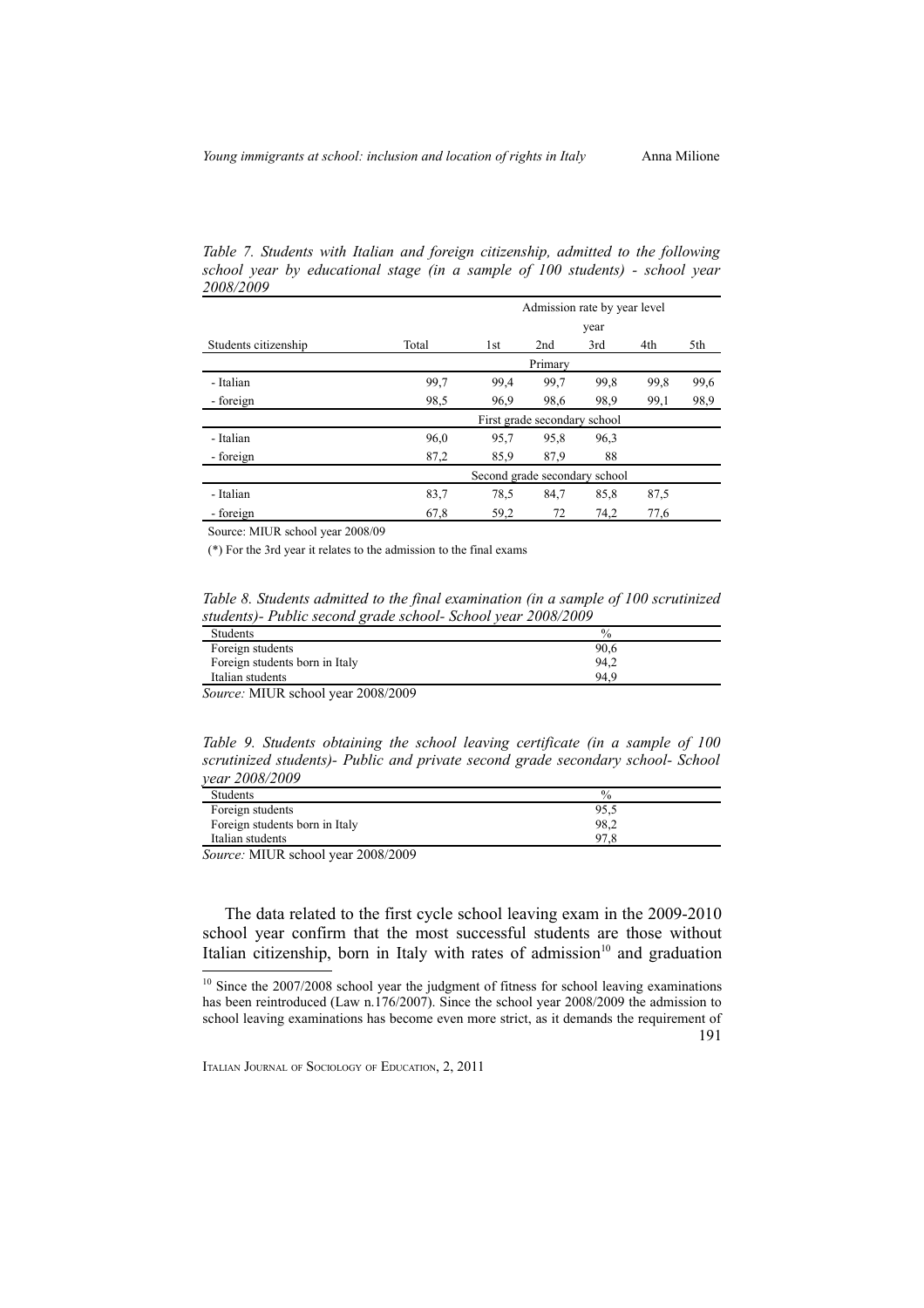that are the closest to the rates of their Italian peers. Conversely, for students without Italian citizenship born abroad the rate of admission to the school leaving exam was nearly 9 percentage points lower than that of Italian students (87.7% *vs.* 96%). The gap is reduced when considering the graduation rate (98.9% students without Italian citizenship graduated against 99.6% of Italians).

Regarding the factors that affect educational outcomes, in international studies and research educational success is considered as a complex phenomenon that transcends the binary distinction between native students and students of foreign origin<sup>[11](#page-19-0)</sup>.

On the other hand, students without Italian citizenship can't be considered as a homogeneous whole, but rather as a compound world, deeply different in terms of age, prior schooling, migration temporality, language resources, professional status, cultural and social capital of households, national group of origin, mobility expectations, characteristics of schools and classes they are enrolled in. In this perspective, school success is a process influenced by *ascribed factors* (ethnic origins, social origins, economic status etc.) as well as a multiplicity of other factors findable in schools and in the overall school experience, in which the core is given by *school effect* (teachers' expectations, classroom climate, operation of individual schools, the organization of the education system, financing, etc.) (Queirolo Palmas, 2006). All these factors affect native students, resulting in distinctions in terms of social status and cultural capital and become more evident with the arrival of migrant students. In this perspective, successes and failures are explained not only starting from the alleged deficiency of the subjects, but also through institutional responsibilities of individual schools and school policies.

Together with the centrality of the *school effect* based on available research it is evident that family resources and strategies, parents' skills and determination in fostering their childrens' school career also exert a major

a mark which does not have to be worse than six out of ten in each subject or group of subjects. In the overall assessment it has been also introduced the mark about behavior which, if less than six, results in the automatic exclusion from the exam, regardless of the profit obtained in the various subjects (Law No. 169/2008).

<span id="page-19-0"></span><sup>&</sup>lt;sup>11</sup> Concerning this, see also the research conducted in 1999 by Giovannini and Queirolo Palmas (2002) in the third classes of first grade secondary schools of 10 Italian cities (Genoa, Turin, Brescia, Bologna, Arezzo, Padua, Ravenna, Modena, Bari), which for the first time questioned the legitimacy of the distinction between *foreigners* and *nationals* as a criterion to understand outcomes and schooling routes.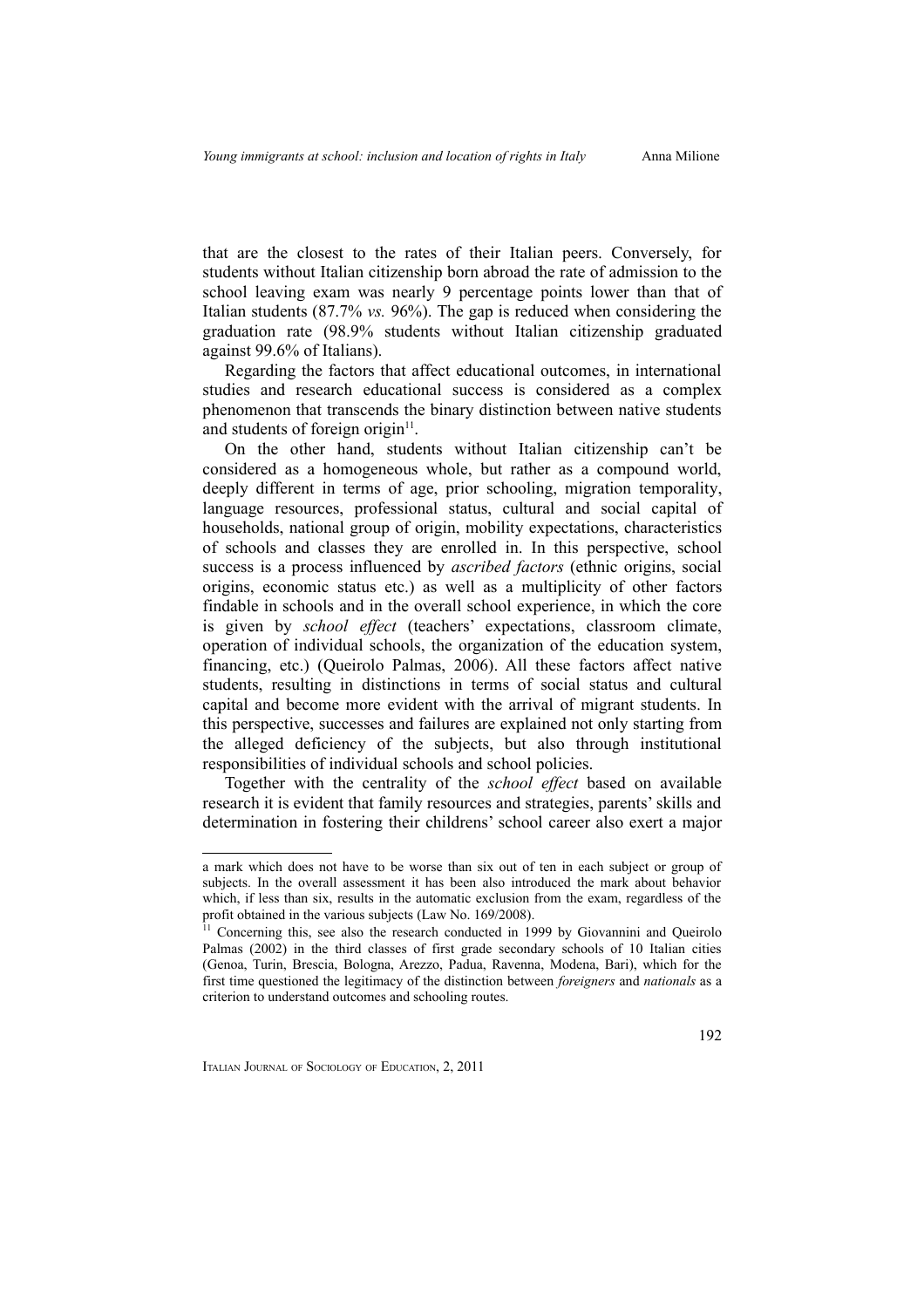influence on educational outcomes, not unlike what happens to the native population (Bosisio, Colombo, Leonini & Rebughini, 2005; Santagati, 2009). With particular regard to students without Italian citizenship, empirical studies point out that the educational processes within families are particularly problematic. First of all, it is necessary to consider the limited and precarious availability of means of subsistence (regular employment, housing, etc.) and care (absence or fragmentation of the parental network, not supported by a network of proximity and collaboration). Furthermore, in terms of identity construction, on a symbolic, normative and value level a situation of cognitive dissonance arises between original cultural model belonging to their parents and the new one belonging to the host society that gets progressively into family relationships through school experiences, socialization and aggregation of the children (Ambrosini, 2004).

Nevertheless, even if the family is the microcosm where the tension between different cultural worlds is most expressed and experienced (role reversal, loss of parental authority, the tendency of children to escape from the forms of subordinate integration accepted by their fathers, intergenerational conflicts, etc.) which deeply influences the paths and planning trajectories of new generations, school also plays a crucial role in the process of identity construction. As observed by Giovannini, school represents the place of the most intense confrontation between students from different backgrounds, and thus encounter/clash of different identities. According to the scholar, interactive difficulty arises even earlier than in didactic practices, in the ability to recognize the meanings of adolescence in different cultures. «Identity processes, standards of behavior, relational practices among young people of the same age, as well as the attitude towards teachers' authority become the crucial components of school climate and the variables that help define the state of wellness/illness and, in this way, the educational attainment»  $(p. 161)^{12}$  $(p. 161)^{12}$  $(p. 161)^{12}$ . From this point of view, social status of origin, educational styles, cultural capital and educational meanings affect the school climate, the choices and expectations of the subjects (the image of their future school and work), the investment capacity and therefore final outcomes. Finally, the third influential factor on educational attainment, which also affects the other two – particularly binding in consideration of the tightening of the current political climate – is given by the overall context of reception of immigration: as observed by

193

<span id="page-20-0"></span> $12$  For further discussion of the factors that create discomfort of immigrant students at school, see Colombo 2009, 153-178.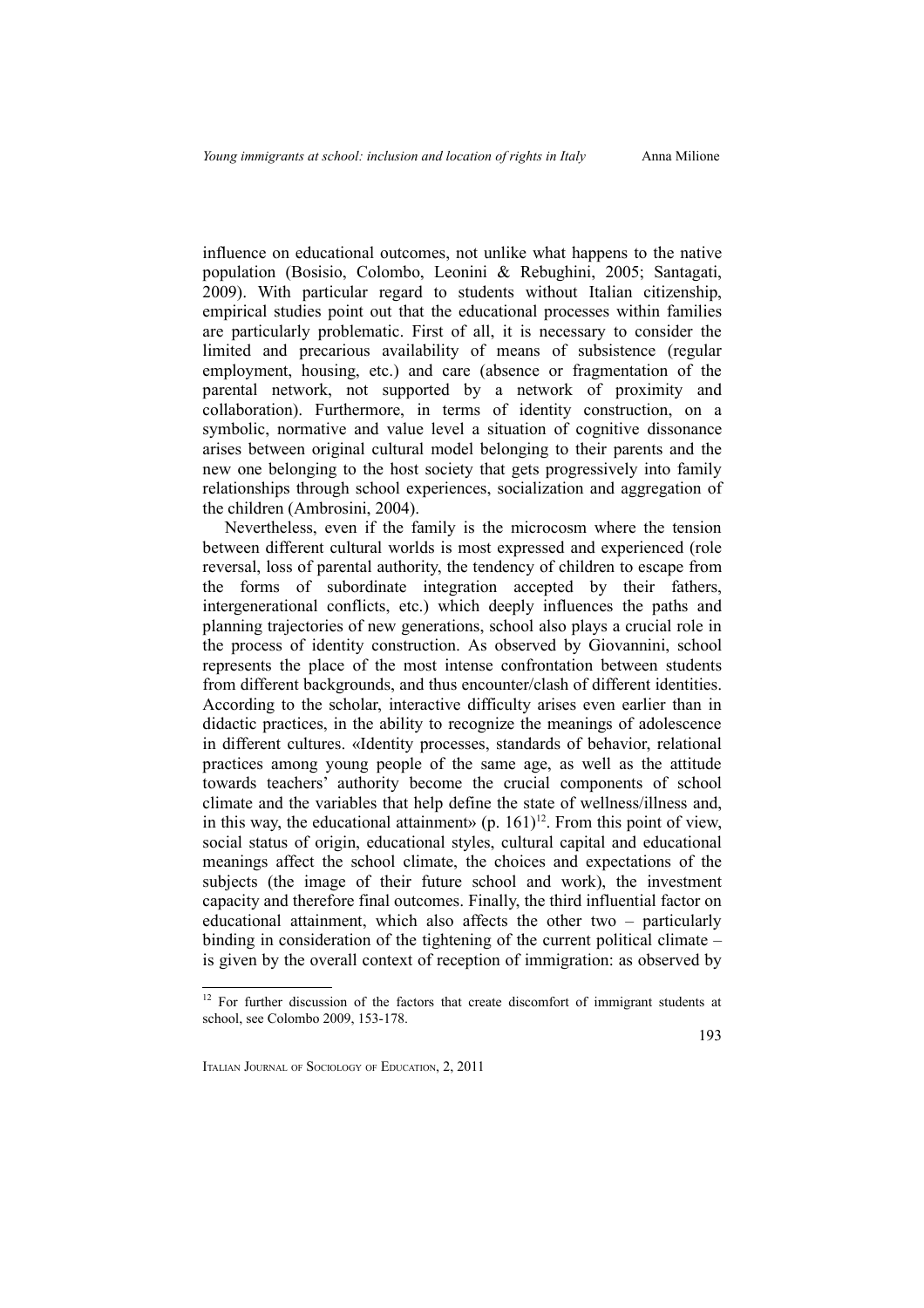Ambrosini (2004, p. 36): «The possibility to enter legally, the recognition of educational qualifications gained in the home country, the ways of filling in the labor market, the impact of prejudice and discrimination, are involved in shaping the chances of inclusion and social development, affecting their children and their educational career».

# **Conclusions**

The analysis on policies of inclusion of immigrant students in school makes it clear that the concept of integration is a term which covers a multitude of meanings and involves various forms of acculturation. This brings to different ways of dealing with differences (assimilation, differential and interculturalism).

As regards Italy, the inclusion of younger generations without Italian citizenship is developed in law on universalist criteria and on the perspective of cultural integration. However, beyond the rhetoric expressed in speeches and policies, implementation of practices involves the organizational capacity of schools. It requires a capacity for action (planning, training and flexibility in the use of human resources) and an allocation of financial resources that are present, in different degrees, on both national and local territory. Regarding practices for intercultural interaction it is observed, in particular, the gap between the rhetoric of ministerial policies and the real capacities for implementation of measures envisaged in programmatic documents.

Therefore, in practice it is pointed out that there is a strong discretion of responses to educational needs from town to town and from school to school. In some territories and schools the guidelines of schooling policies have urged resource planning and optimization from "below", starting "good practices" based on forms of "volunteer mobilization". While, in other contexts emergency viewpoint can't be overcome. This involves a wide differentiation of inclusion paths and a profound difference in the actual viability of the right to education and in the chance to use in practice appropriate educational opportunities.

The limited effectiveness of inclusion policies is reflected in educational outcomes achieved by immigrant students: in particular, the lack of regular schooling is a particularly alarming datum which affects school success.

Practices, therefore, face the real risk of increasing and consolidating school segregation processes with the creation of polarized classes and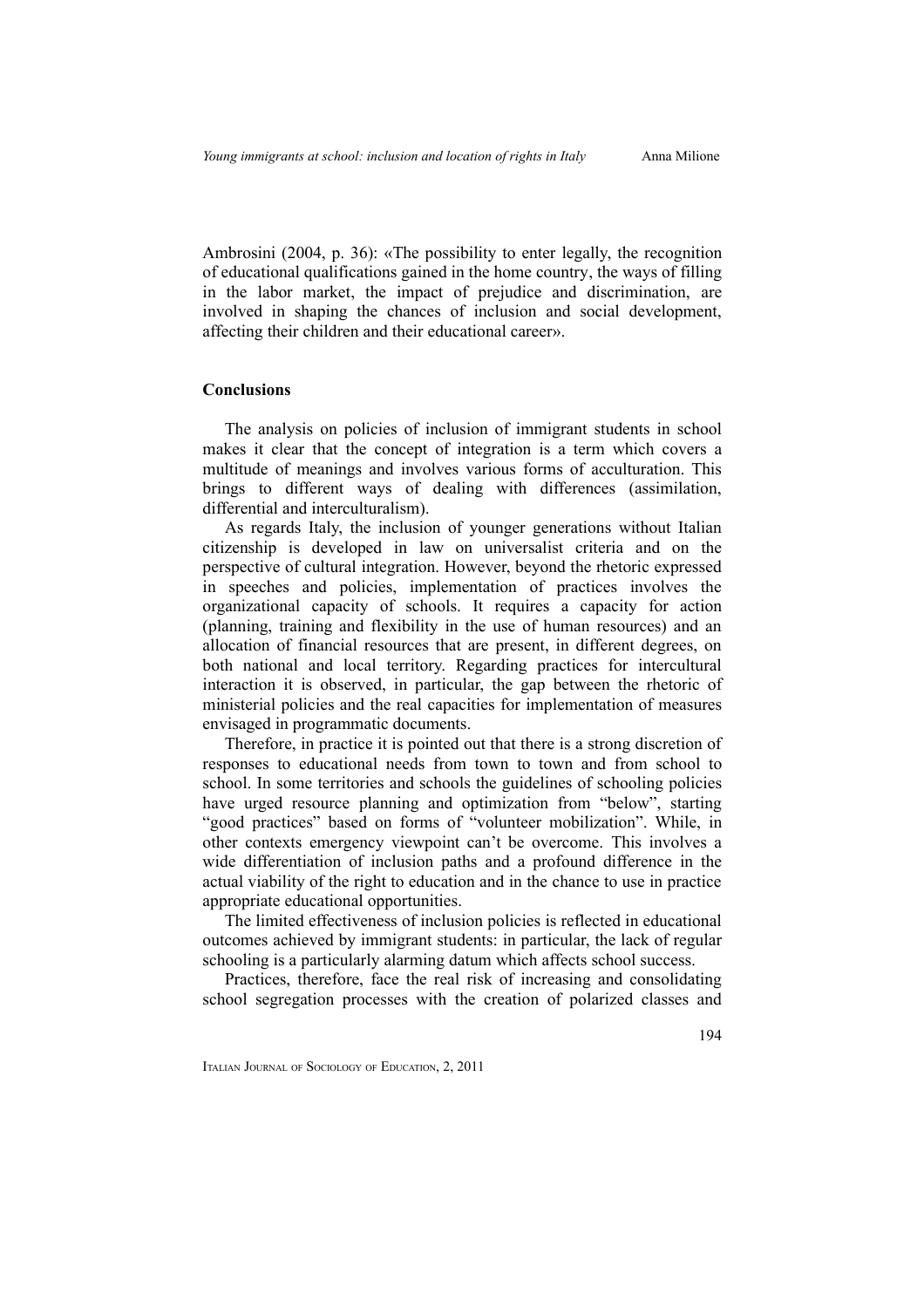schools (Bottani, 2002), or "ghetto schools" attended mainly by students of foreign origin and Italian students belonging to the most disadvantaged social groups. The question of the inclusion of immigrant children clearly points out the structural problems of our school system, primarily anchored in institutional arrangements that tend to reproduce social inequality (Barone & Schizzerotto, 2006) and makes therefore even more urgent the need to redefine the overall educational policy for promotion and practical implementation of equal educational opportunities.

In conclusion, based on the analysis conducted so far, school represents an important border and hybridation territory for different identities. Hence the necessity to invest into concrete actions, able to temper the equal integration in the receiving society with the development of different cultural identities. In particular, as now many studies and research on second generations, especially related to increasing discrimination, marginality and social deviance phenomena, have highlighted, it becomes more and more urgent to address the issues concerning the processes of identity construction, the negotiation of values and normative structures of reference, in the interests of interpenetration, mutual understanding and equal dignity. In regard to this issue, the school system with adequate resources (financial, structural and human) can be a privileged field of construction of intercultural dialogue by virtue of its special role in education.

In a global society the educational challenge concerns the achievement of the broader goal of social cohesion. The implementation of inclusive and successful education programs, in fact, implies social integration, development of social ties and sense of belonging. However, despite the many trials, (there are several positive experiences that show the possibility of a not merely theoretical development of intercultural pedagogy) the current stiffening of the political climate is a key impediment to the concrete realization of an intercultural pedagogy, starting from the denial of a citizenship, that is the legal prerequisite to be recognized as *citizens* and *integrated* into the community they are living in. The integration of second generations can be achieved only within a context willing to include outsiders in the system of fundamental rights and benefits which belong to citizens.

School can't do everything. The school action capability is strongly related to other local agencies, that deal with caretaking and socialization. In particular, the modalities of reception, formal and informal gathering, use of free time, that can be experienced in other contexts of life, are all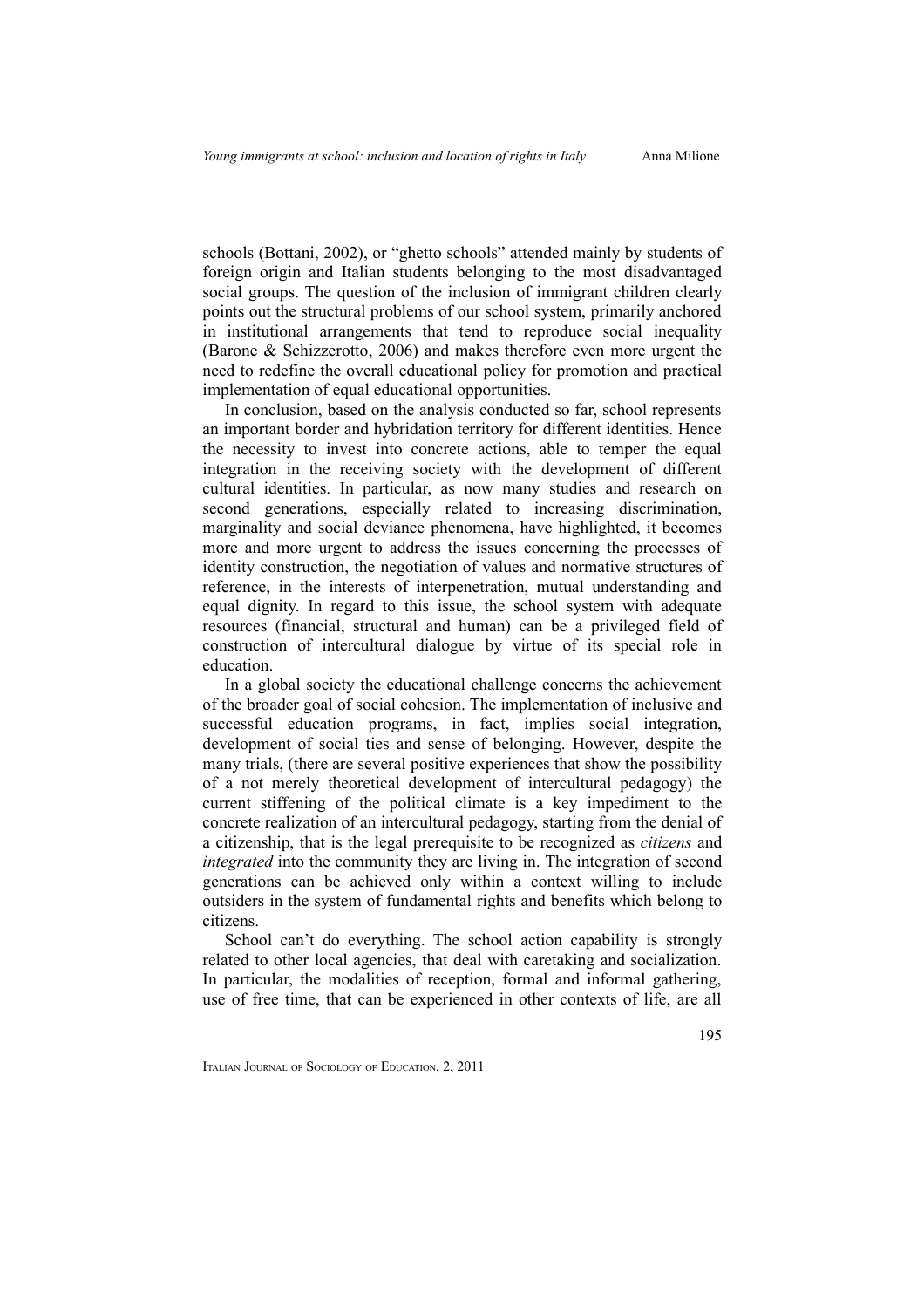foundational areas of the social inclusion process, where young immigrants often experience "invisibility" or discrimination. The positive school experience often demonstrated in empirical research, is not found in any other spheres of life. Hence the effective expression "students in class, foreigners in town" coined by Giovannini (1996). On the overall social and cultural experience, as well as on the redefinition of the foundations of citizenship depends, therefore, the chance to leave a condition of "double absence" (Sayad, 2002) experienced by their parents: that is to say, being *atopos*, not belonging anywhere, being foreigners twice, in the country of origin and in that of adoption, being "out of place", "unclassifiable", neither citizens nor foreigners (Bourdieu, 2002, p. 6).

#### **References**

- Ambrosini, A. (2001). *La fatica di integrarsi immigrati e lavoro in Italia*. Bologna: il Mulino.
- Ambrosini, M. (2004). Il futuro in mezzo a noi. Le seconde generazioni scaturite dall'immigrazione nella società italiana dei prossimi anni, in M. Ambrosiani, S. Molina (eds.). *Seconde generazioni. Un'introduzione al futuro dell'immigrazione in Italia*, Bologna: il Mulino, (pp. 1-49).
- Bauman, Z. ( 2001). The Individualized Society, Cambridge: Polity Press.
- Ball, S.J. (2006). Education Policy and Social Class, London: Routledge.
- Barone, C., & Schizzerotto A. (2006). *Sociologia dell'istruzione*. Bologna: il Mulino.
- Beck, U., Giddens, A., & Lash, S. (1994). *Reflexive Modernization*. Cambridge: Polity Press.
- Beck, U. (2000). *I rischi della libertà. L'individuo nell'epoca della globalizzazione*. Bologna: il Mulino.
- Bertozzi, R., & Santagati, M. (2006). Le politiche socio-educative per i minori stranieri in Italia, in M. Colombo, G., Giovannini, P., Ladri (eds.). *Sociologia delle politiche e dei processi formativi.* Milano: Guerini Scientifica.
- Bertozzi, R. (2005). *Le politiche sociali per i minori stranieri non accompaganti. Pratiche e modelli locali in Italia*. Milano: Franco Angeli.
- Besozzi, E. Colombo, M., & Santagati, M. (2009). *Giovani stranieri, nuovi cittadini. Le strategie di una generazione ponte.* Milano: Franco Angeli.
- Besozzi, E. (2002). L'esperienza scolastica: mobilità, riuscita e significati dell'istruzione in G, Giovannini, L., Queirolo Palmas (eds). *Una scuola in comune*. Torino: Edizioni Fondazione Giovanni Agnelli.
- Besozzi, E. (2009). Una generazione strategica, in E., Besozzi, M., Colombo, M., Santagati, *Giovani stranieri, nuovi cittadini. Le strategie di una generazione ponte*, Milano: Franco Angeli.
- Bosisio R., Colombo E., Leonini L., & Rebughini, P. (eds) (2005). *Stranieri & italiani.*

196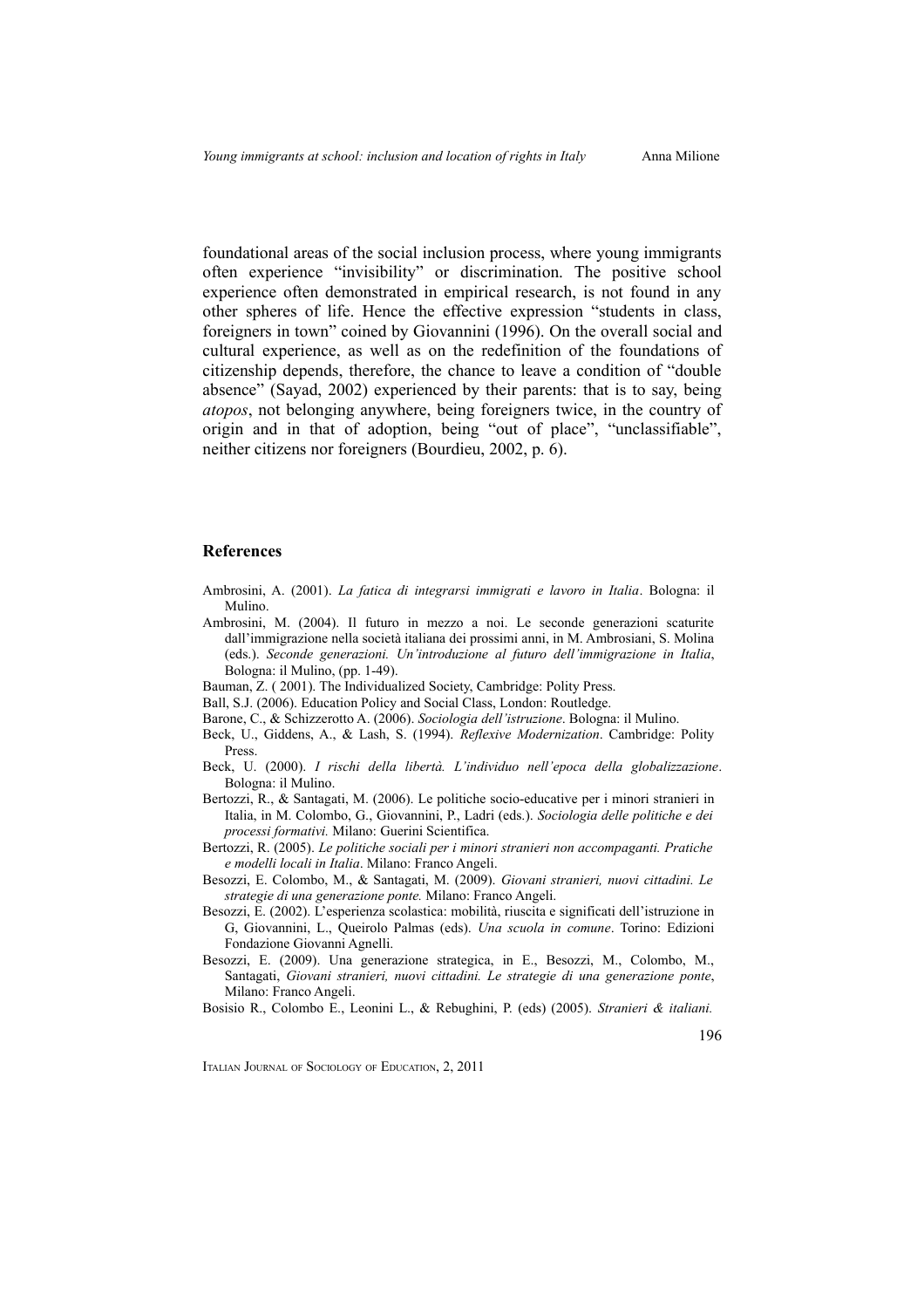*Una ricerca fra gli adolescenti figli di immigrati nelle scuole superiori*. Roma: Donzelli.

- Bottani, N. (2002). *Insegnanti al timone? Fatti e parole dell'autonomia scolastica*. Bologna: il Mulino.
- Bourdieu P. (2002). Prefazione, in A. Sayad (ed.). *La doppia assenza. Dalle illusioni dell'emigrato alle sofferenze dell'immigrato.* Milano: Raffaello Cortina Editore (pp. 3- 7).
- Colombo, M. (2009). Disagio e insoddisfazione a scuola. Un ostacolo per il futuro dei giovani migranti?, in E., Besozzi, M., Colombo, M., Santagati, *Giovani stranieri, nuovi cittadini. Le strategie di una generazione ponte*, Milano: Franco Angeli (pp. 153- 174).
- C.M. n. 24 del 1/3/ (2006). *Linee guida per l'accoglienza e l'integrazione degli alunni stranieri*,<http://www.pubblica.istruzione.it/dgstudente/intercultura/normativa.shtml>
- Caritas/Migrantes (2008). *Immigrazione. Dossier Satistico 2008. XVIII Rapporto sull'immigrazione.* IDOS- Centro Studi e Ricerche.
- Censis (2008). *Vissuti ed esiti della scolarizzazione dei minori di origine immigrata in Italia*, Sintesi dei risultati, [http://www.censis.it/277/372/6411/6429/cover.ASP.](http://www.censis.it/277/372/6411/6429/cover.ASP)
- Faas (2008). From Foreigner Pedagogy to Intercultural Education: an analysis of the German responses to diversity and its impact on schools and students. *European Educational Research Journal*, *Special issue, The Multicultural Question and Education in Europe, 7*(1), 108-123.
- Favaro, G. (2000). Bambini e ragazzi stranieri in oratorio. Riflessioni a partire da una ricerca, in Aa. Vv., *Costruire spazi di incontro. Comunità cristiana e minori stranieri*. Milano: Centro Ambrosiano (pp. 63-90).
- Fischer, L. (2003). La scuola nelle società multietniche, in L. Fischer (ed.). *Sociologia della scuola*. Bologna: il Mulino.
- Fondazione I.S.M.U. (2008). *Tredicesimo Rapporto sulle migrazioni 2007*. Milano: FrancoAngeli.
- Gaine, C. (2008). Race, Ethnicity and Difference versus Imagined Homogeneity within the European Union. *European Educational Research Journal*, *7*(1), 23-38.
- Gaine C., & Gewitz, (2008). Introduction. *European Educational Research Journal*, *7*(1), 18-22.
- Gill, D. Mayor, B. & Blair, M. (eds.) (1992). *Racism in education: structures and strategies*. London: Sage/Open University Press.
- Giovannini, G. (2008). La scuola, in *Fondazione Ismu, Tredicesimo Rapporto sulle migrazioni 2007.* Milano: FrancoAngeli (pp. 131-143).
- Giovannini, G., Queirolo Palmas, L. (eds.) (2002). *Una scuola in comune*. Torino: Edizioni Fondazione Giovanni Agnelli.

Giovannini, G. (ed.) (1996). *Allievi in classe, stranieri in città. Una ricerca sugli insegnanti di scuola elementare di fronte all'immigrazione*. Milano: FrancoAngeli. Istat (2009). *Rapporto annuale*. Roma.

Leeman, Y. (2008). Education and Diversity in Netherlands. *European Educational Research Journal*, *7*(1), 50-59.

Ministero dell'Istruzione, dell'Università e della Ricerca (2005). *Indagine sugli esiti degli alunni con cittadinanza non italiana, anno scolastico 2003-2004*, gennaio, [http://www.pubblica.istruzione.it/mpi/pubblicazioni/2005/index05.shtml.](http://www.pubblica.istruzione.it/mpi/pubblicazioni/2005/index05.shtml)

Ministero della Pubblica Istruzione (2007). *La via italiana per la scuola interculturale e*

197

Melucci, A. (1994). *Passaggi d'epoca. Il futuro è adesso*. Milano: Feltrinelli.